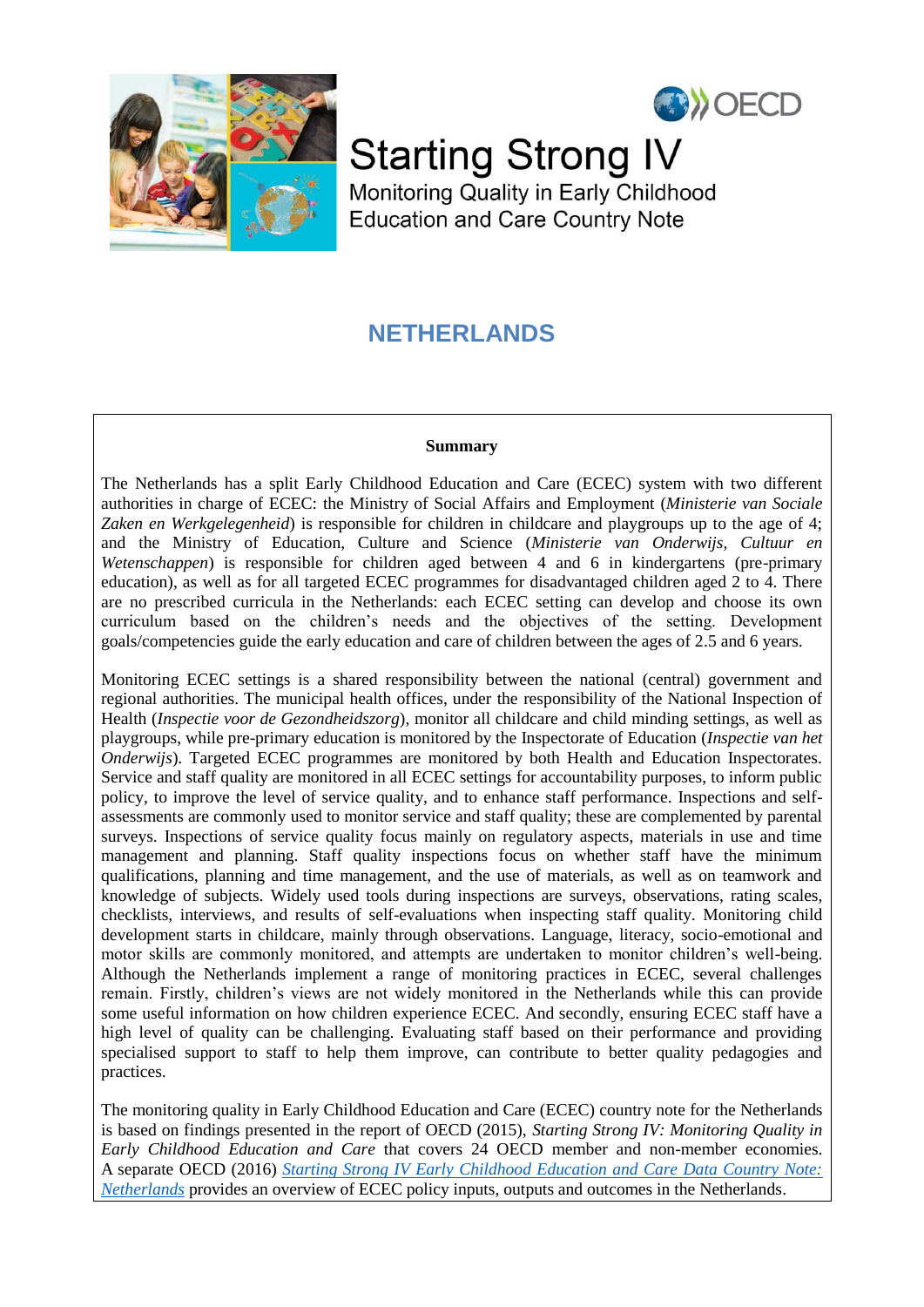This work is published under the responsibility of the Secretary-General of the OECD. The opinions expressed and the arguments employed herein do not necessarily reflect the official views of OECD member countries.

This document and any map included herein are without prejudice to the status of or sovereignty over any territory, to the delimitation of international frontiers and boundaries and to the name of any territory, city or area.

#### © OECD 2016

You can copy, download or print OECD content for your own use, and you can include excerpts from OECD publications, databases and multimedia products in your own documents, presentations, blogs, websites and teaching materials, provided that suitable acknowledgment of OECD as source and copyright owner is given. All requests for commercial use and translation rights should be submitted to [rights@oecd.org.](mailto:rights@oecd.org)

For more information on Early Childhood Education and Care, visit [www.oecd.org/edu/earlychildhood.](http://www.oecd.org/edu/earlychildhood)

| Questions can be directed to:                                                    | <b>Country note authors:</b><br>Elizabeth Adamson, University of New South Wales and                                                                           |
|----------------------------------------------------------------------------------|----------------------------------------------------------------------------------------------------------------------------------------------------------------|
| Miho Taguma, Directorate for Education and Skills<br>Email: Miho.Taguma@oecd.org | Ineke Litjens, OECD                                                                                                                                            |
|                                                                                  | Country note collaborators OECD:<br>Miho Taguma, Arno Engel, Eric Charbonnier,<br>Mernie Graziotin, Elizabeth Zachary, Sophie Limoges<br>and Camilla Lorentzen |
|                                                                                  | Country note collaborators the Netherlands:<br>Edith de Meester, Ministry of Education and Aimée de<br>Wilde, Ministry of Social Affairs                       |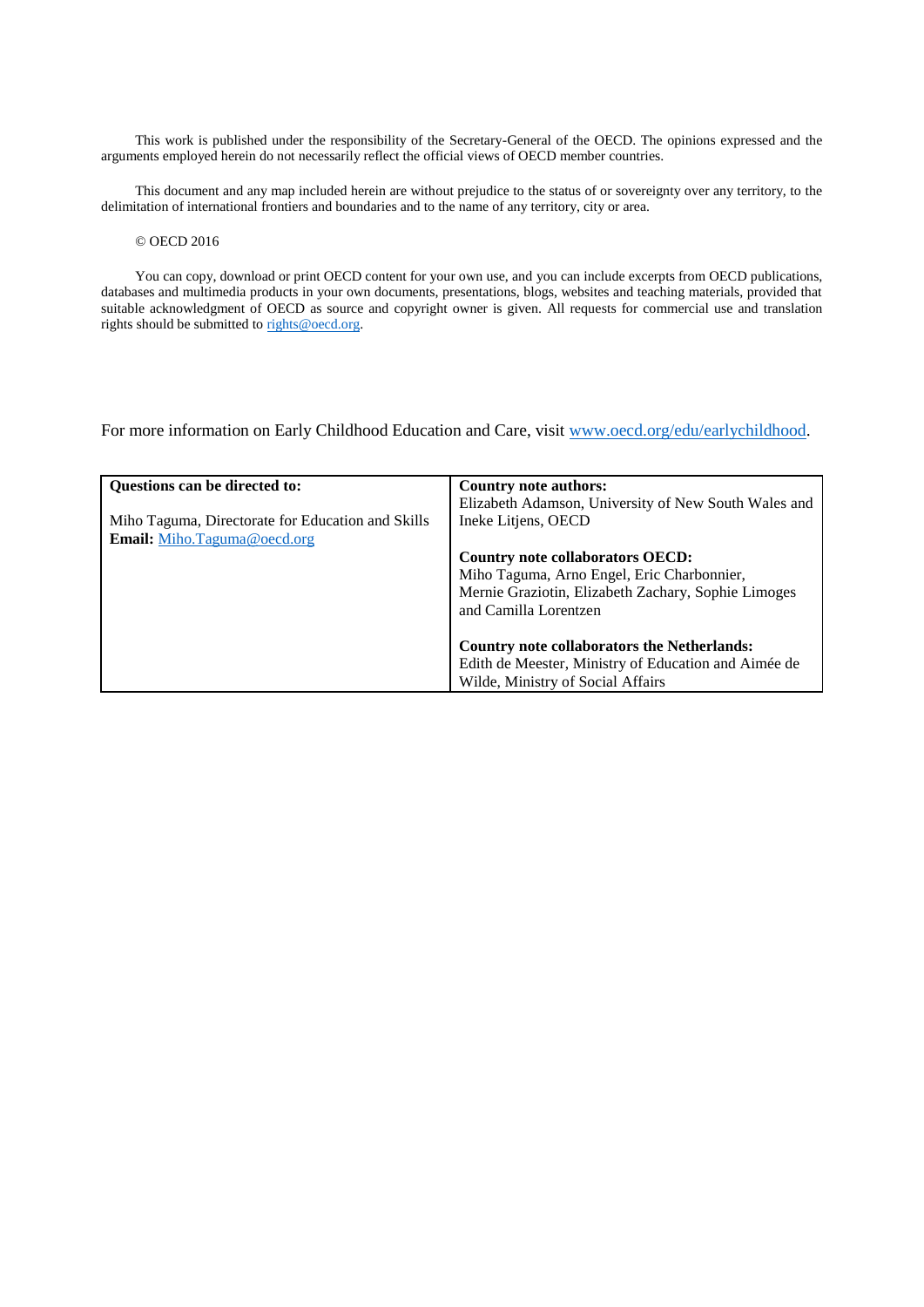# **Key messages**

- **The Netherlands has a split ECEC system, with different ministries responsible for ECEC. Responsibilities for monitoring and minimum standard setting are at the national level,** while responsibilities for financing and funding ECEC are at both national government and regional authority level.
- **Service quality and staff quality are monitored in the Netherlands** for accountability purposes, to inform policy-making, to improve the level of service quality and to enhance staff performance. In the Netherlands, staff and service quality are monitored once a year although the frequency can be reduced when monitoring results are very positive.
- **Inspections are used to monitor service and staff quality in childcare and pre-primary education.** Targeted ECEC programmes are subject to inspections, and staff also undertake self-evaluations. Inspectors and internal evaluators receive evaluation training as part of their pre-service education programme, and can receive on-the-job or in-service training.
- **A range of tools can be used during inspections, including: observations, rating scales, checklists, interviews and surveys.** As inspections focus on both staff and service quality, similar tools are used for monitoring, although results of self-evaluations may also be taken into account during staff quality inspections. Checklists are the most commonly used tool in self-evaluations in the Netherlands.
- **Staff and service quality inspections monitor time management, planning of staff and staff qualifications**, as well as addressing process quality, knowledge of subjects, and teamwork amongst staff. During inspections and self-evaluations in targeted ECEC programmes, overall quality of staff and implementation of the curriculum is monitored.
- **The Netherlands commonly uses observational tools when monitoring child development.**  The Netherlands monitors language and literacy, socio-emotional skills and motor skills, and numeracy skills.
- **There are several monitoring challenges in the Netherlands.** Children's views are not yet widely monitored. Children can be included in monitoring practices and evaluations to understand how they experience ECEC, which can provide valuable inputs for improving quality. In addition, the Netherlands experiences challenges in ensuring staff meet the quality standards and thus, have a certain minimum level of quality. To overcome this challenge, support can be provided to staff in how to improve their practices and pedagogies. Also, staff performance can be rated during their evaluations and training needs can be identified on this basis. Such measures may improve the quality of ECEC staff.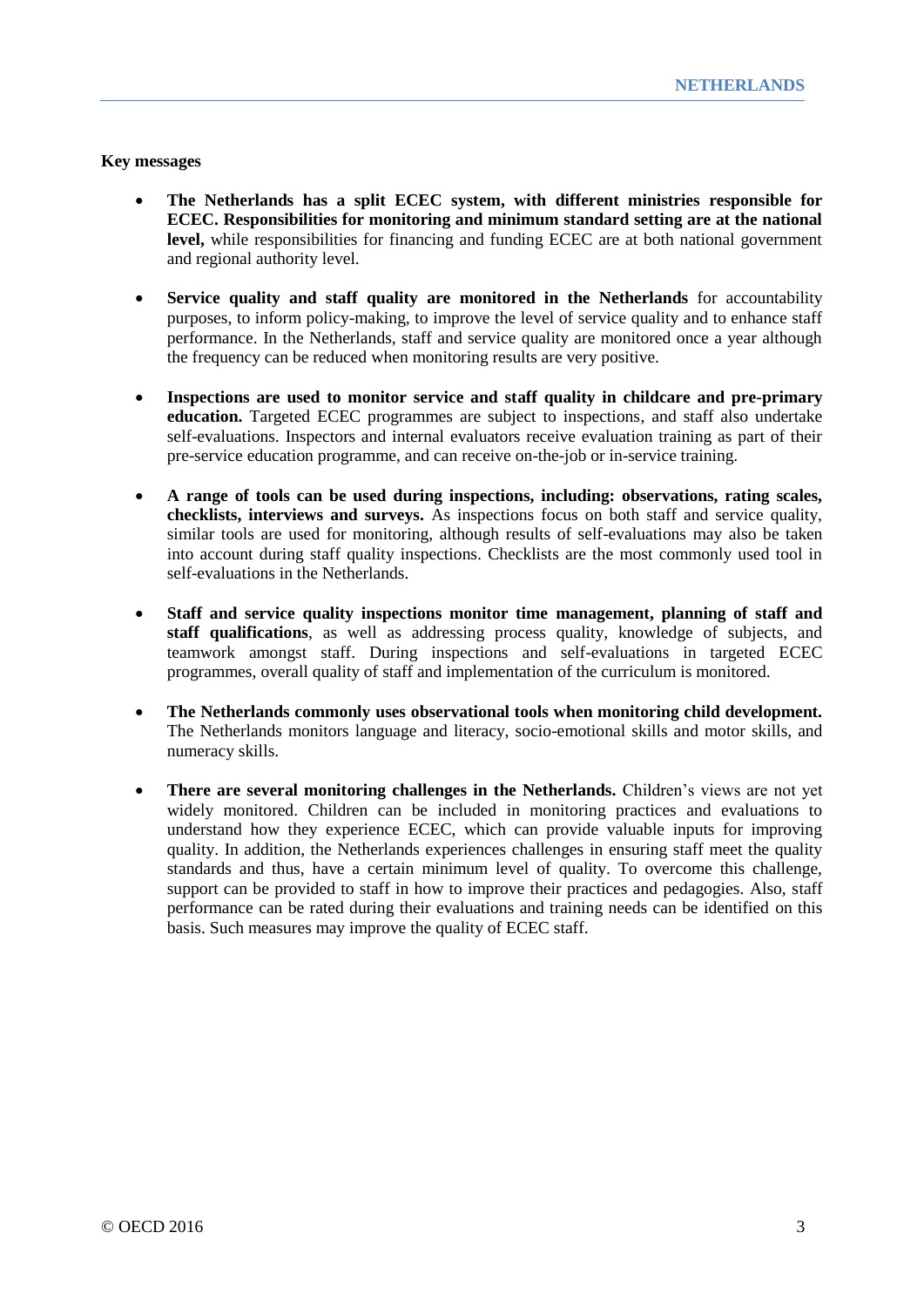## **Introduction**

The data and information in this country note for the Netherlands are based on findings from the OECD (2015), *Starting Strong IV: Monitoring Quality in Early Childhood Education and Care* report that covers 24 OECD member and non-member economies, and the OECD Network on ECEC's Online Survey on Monitoring Quality in Early Learning and Development that was conducted in 2013 and validated in 2014/15.<sup>1</sup> A separate OECD (2016) *Starting Strong IV Early Childhood Education and Care [Data Country Note: Netherlands](http://www.oecd.org/edu/school/ECECDCN-Netherlands.pdf)* provides an overview of ECEC policy inputs, outputs and outcomes in the Netherlands

This country note primarily aims to provide opportunities for peer-learning by highlighting the Netherlands' policies and practices for monitoring quality in ECEC settings, and by describing what other countries are doing in this area. It informs policy makers and the general public of the current international standing of the Netherlands regarding key areas of monitoring quality in ECEC, and of the types of challenges the Netherlands faces when monitoring quality, which have been identified by the OECD ECEC team in close consultation with the Dutch colleagues. It also provides insights from other countries on the various approaches and practices used for monitoring quality.

This note distinguishes between the monitoring practices of three key aspects of quality: 1) service quality; 2) staff quality and performance; and 3) child development and outcomes. Some jurisdictions monitor all three aspects and some monitor only one. Sometimes aspects are integrated into the monitoring tool of another aspect, for example, curriculum implementation can be monitored when evaluating quality at a more general service level, or when assessing staff performance; and monitoring general staff performance can be part of the service quality evaluation procedure. Therefore, aspects of ECEC quality that are monitored are not mutually exclusive (see also Litjens, 2013). In line with previous reports from the Starting Strong series, the term Early Childhood Education and Care (ECEC) "includes all arrangements providing care and education for children under compulsory school age, regardless of setting, funding, opening hours, or programme content" (OECD, 2015: 19). Regarding the Netherlands, the information refers to childcare centres for children from birth until compulsory schooling age, childminding for children up until the age of 5 years, playgroups for all children from 2 to 4 years (when free pre-primary education starts in the Netherlands), and targeted ECEC programmes for children aged 2 to 4 years from a disadvantaged background.

The Netherlands is being compared with Finland, Germany and New Zealand in this country note. In Finland, there are five types of ECEC setting: one is home-based family daycare for all children below the age of 6, and there are four types of centre-based ECEC provision, including: group family day care for all 0 to 6 year-olds, daycare centres for 0 to 6 year-olds, open ECEC settings for 0 to 6 year-olds, and pre-primary education for 6-year-olds. Regarding Germany, the information and data in this note regards daycare centres for all children under the age of 6 years. For New Zealand, the information refers to centre-based provisions (including education and care services for 0-5 year-olds and kindergartens for 2-5 year-olds), playcentres for 0-5 year-olds, and home-based care for 0-5 year-olds. All data and information for countries refer to their most commonly or generally used practices and tools, unless indicated otherwise, as monitoring practices are not usually implemented nationally.

<sup>1.</sup> For the purpose of comparability across all participating countries the information collection underlying this report focused on the mainstream provision and therefore – in line with the work on ECEC by the European Commission (Eurydice) – excludes the information on settings providing services to children with special needs only, settings integrated into hospitals (and all other ECEC services targeting children with disabilities attributable to organic pathologies), orphanages or similar institutions. Responding countries and jurisdictions were asked to use, where possible, the school year starting in 2012 as a reference year for reporting statistics and data. Further information about the questionnaire and compiling procedures can be found in the full report (see OECD, 2015).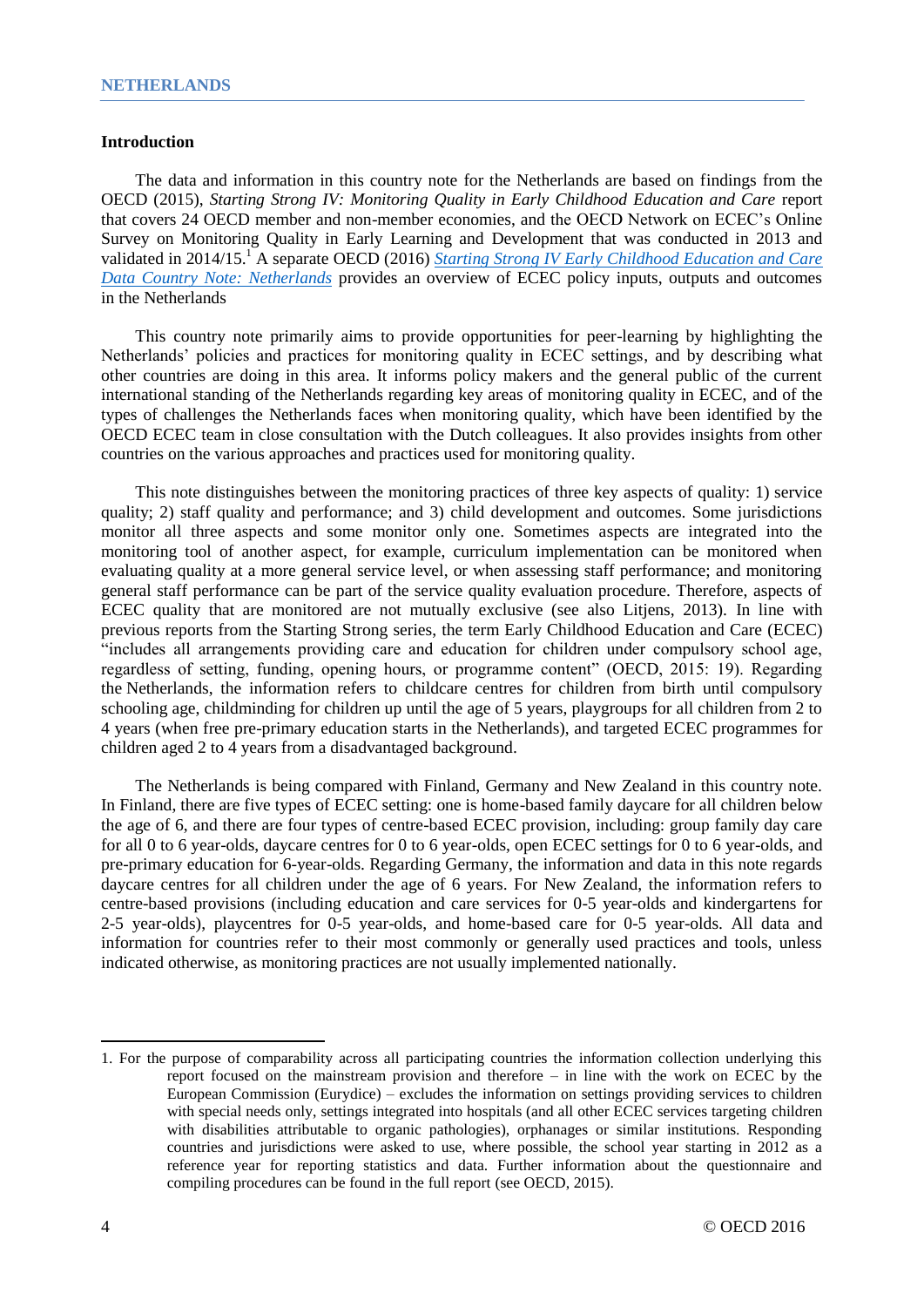This country note first provides a review of key findings from the research literature, focusing on studies that examine how monitoring practices contribute to quality improvement, specifically in the areas of service quality, staff quality, curriculum implementation and child development and outcomes. The remaining sections focus on the Netherlands' monitoring policies and practices, in comparison with Finland, Germany and New Zealand. These three countries were selected by the Netherlands for specific country comparison. These sections address how quality is defined, the purposes of monitoring quality, areas and scope of monitoring, responsibility for monitoring, and approaches and procedures. The final part of the country note looks at the challenges for the Netherlands and policy approaches that other countries have taken when tackling these issues.

# **Monitoring matters: Overview of research findings**

- There is a significant body of research that shows the benefits of quality ECEC for child development (OECD, 2006). This body of research emphasises that the benefits of high quality ECEC are important for all children's outcomes, with evidence especially strong for disadvantaged children.
- Definitions of "quality" may differ between countries as it is a value- and cultural-based concept, and any definition of quality is subject to change over time (Kamerman, 2001). Service quality is usually defined by a set of structural (e.g. staff-child ratios) and process indicators (e.g. the quality of staff-child interactions) that contribute to practices that are markers of settings and staff performance.
- Staff quality is often linked to pre-defined criteria or professional standards (Rosenkvist, 2010). Child development encompasses various domains such as socio-emotional skills, health, motor skills, early numeracy, literacy and language skills. Quality indicators for children's development may be linked to pre-defined outcomes for different ages, learning standards, developmental goals or curriculum objectives. These outcomes can also be used over time to define the effectiveness of a setting and its staff (Rosenkvist, 2010).
- Service quality (including curriculum implementation), staff quality and child outcomes can be monitored using various practices and tools. It is often difficult to elicit the causality between monitoring and actual quality improvements; for instance, improvements in service quality are more likely to be the result of numerous policy developments.

# *Effects of monitoring service quality*

Overall, research supports the idea that monitoring and evaluation contributes to improvements in the quality of ECEC services (Litjens, 2013). Without monitoring, it is difficult to ensure that services are meeting their goals and aims (Cubey and Dalli, 1996). Studies show that monitoring quality can be associated with increased programme quality, for example, adopting higher standards can lead to improved ratings for settings (Office of Child Development and Early Learning, 2010; RAND, 2008).

There are a number of tools that can be used to monitor service quality, such as checklists, parental surveys, and rating scales. In the United States, ratings scales are frequently used to monitor quality. Some research has been conducted to assess the effectiveness of rating scales, for example, the validity of the Quality Rating and Improvement System (QRIS) (a rating scale) has been studied for its role as a tool to improve childcare quality. The study found that among providers using QRIS, service quality improved over time (Zellman et al., 2008). However, others studies have suggested that extensive co-ordination across services, agencies and data systems is required to attain this goal (Tout et al., 2009).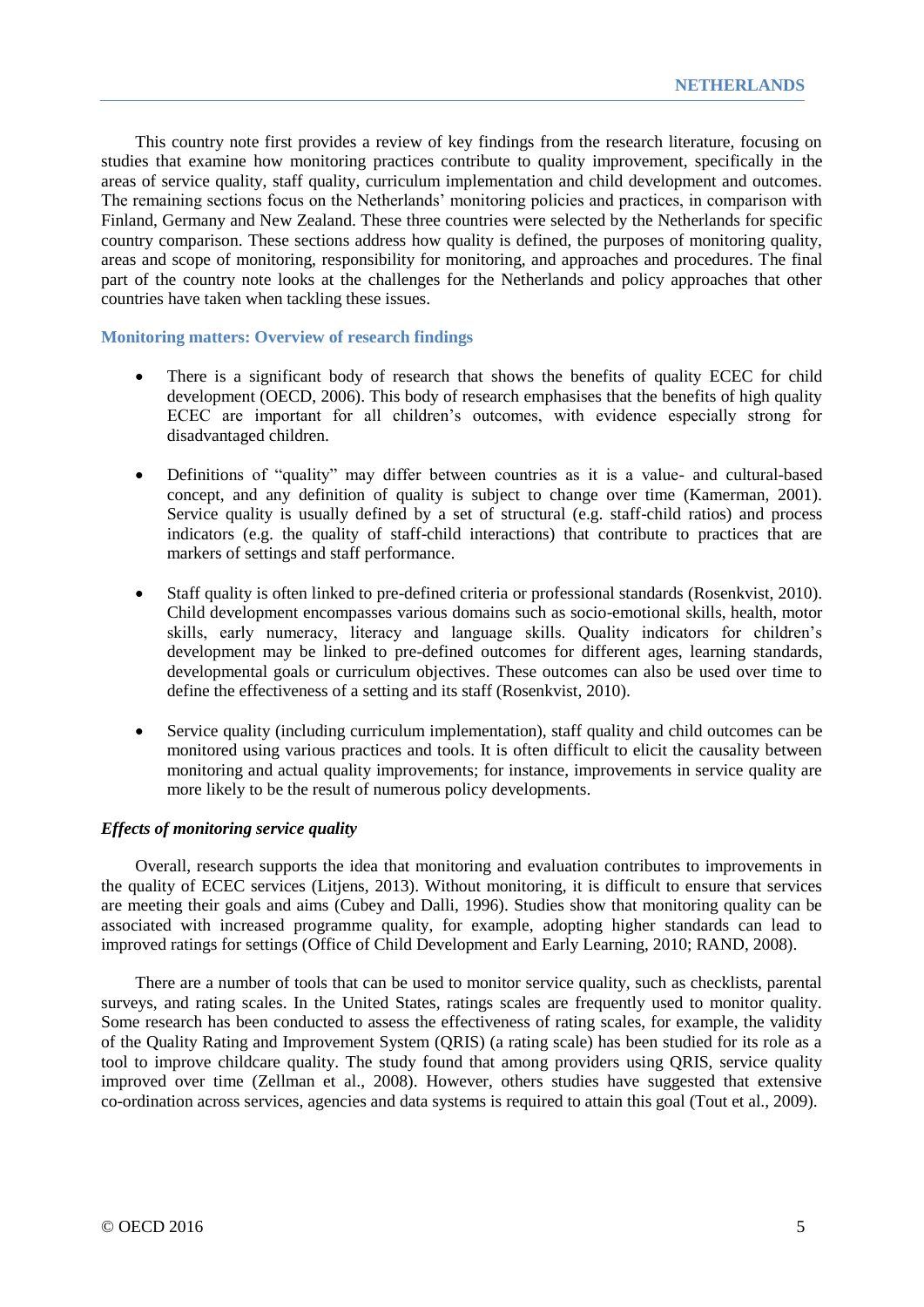The effects of monitoring curriculum implementation are complex and although some studies indicate that such practices can lead to better staff quality and staff-child interactions (Danmarks Evalueringsinstitut, 2012), there is a clear gap in the research about how the monitoring of curriculum implementation interacts with other monitoring practices of service and staff quality (OECD, 2012, Østrem et al., 2009).

#### *Effects of monitoring staff quality*

The literature indicates that the quality of staff and their pedagogical activities have a large impact on children's well-being and development. It also suggests that the effective monitoring of staff quality is central to their professional development and improvement of ECEC services (Fukkink, 2011; OECD, 2012). From this research, however, it is difficult to draw wider conclusions about the impacts of monitoring staff quality (Litjens, 2013).

Monitoring staff quality usually involves observations or self-evaluations, in combination with the use of rating scales, checklists or portfolios, and can be part of monitoring service quality (Isoré, 2009). The Classroom Assessment Scoring System™ (CLASS) is an observation instrument that assesses the quality of teacher-child interactions in centre-based pre-school classrooms. It was found that the CLASS observation tool can help teachers and schools improve the quality of their interactions with students as it identifies what interactions are rated higher and provides an opportunity to identify what practices they can improve (CASTL, 2011).

Studies show that self-evaluation can be an effective tool to support professional development and increase the quality of the service (Picchio et al., 2012). Self-reflection processes enable staff to be aware of their own strengths and weaknesses (Isoré, 2009; Cubey and Dalli, 1996), and lead to a greater awareness of ongoing activities and pedagogical processes (Sheridan, 2001).

In Belgium, a process-orientated self-evaluation instrument for staff in care settings contributed to staff professional development and teamwork. However, findings from research in the United Kingdom were more ambiguous, concluding that there needed to be more emphasis on how providers implement self-assessment procedures and initiate changes in their practice (Munton, Mooney and Rowland, 1997).

#### *Effects of monitoring child development outcomes*

Research indicates that monitoring child development and outcomes can play an important role in improving teacher practices and service provision. Researchers emphasise the need for age-appropriate monitoring tools and for the assessment of development to be ongoing rather than at a particular point in time. This is because the development of young children evolves at a rapid pace and ongoing monitoring can more accurately capture how a child is developing (Meisels and Atkins-Burnett, 2000; NICHD, 2002).

The results from monitoring child development can foster staff interactions with children and facilitate the adaptation of curricula and standards to meet children's needs (Litjens, 2013). There is some evidence of positive relationships between the use of non-formal monitoring practices, such as observation, documentation through portfolios or narrative assessments, and improved child outcomes (Bagnato, 2005; Grisham-Brown, 2008; Meisels et al., 2003; Neisworth and Bagnato, 2004).

Capturing children's skills and abilities at a single moment in time is a challenging proposition (Zaslow, Calkins and Halle, 2000). Brain sensitivity is higher and development more rapid in the period from birth to age eight than at later periods. To assess individual children's abilities in different domains, it is recommended that child outcomes are based on multiple sources of information, rather than single tests or monitoring practices, especially if assessment results are used for high-stakes decisions and tracking at an early age (NAEYC, 2010; Waterman et al., 2012).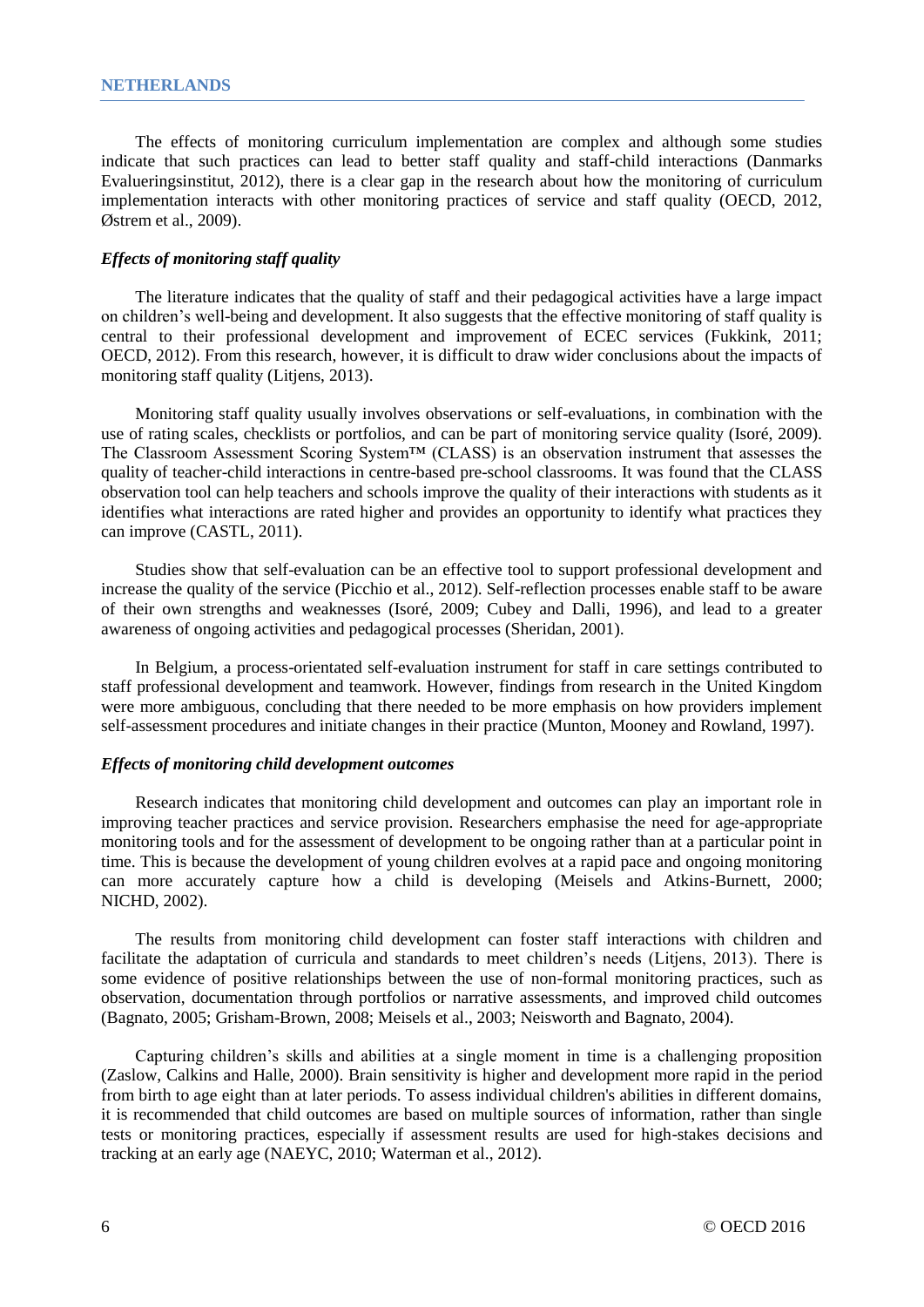## *Representing children's views in monitoring*

The importance of considering the view of the child in monitoring the quality of ECEC provision has been established, but more research and reflection on the validity of instruments and results and their effective implementation is needed (Meisels, 2007; NAEYC, 2010; Neisworth and Bagnato, 2004). Research on children's self-perception suggests that their perceptions can provide information on their development in areas such as: academic competence, achievement motivation, social competence, peer acceptance, and depression and aggression, which are also important areas for staff evaluations and monitoring of their performance (Measelle et al., 1998).

## *Summary*

The literature indicates that it is critical to monitor quality at both system and service level. Recent research studies provide some indication that monitoring the quality of settings, staff and children's outcomes can lead to higher quality service provision. However, the literature also reveals some gaps and complexities in making causal links between monitoring practices and quality improvements. Further research into the effectiveness of monitoring tools across the three monitoring areas will provide a greater evidence base to help countries enhance quality in these areas.

# **Monitoring quality: Where the Netherlands stands in international comparison**

## *How quality is defined in the Netherlands*

Quality encompasses all the features of children's environments and experiences that are assumed to benefit their well-being and development (Litjens, 2013). These features include the use of a curriculum, staff characteristics, teacher or caregiver behaviours and practices, and staff-child interactions, often referred to as process quality. Quality also includes structural features of ECEC settings, such as space, group size and safety standards (OECD, 2006; 2012). The literature points out that the definitions of quality differ between countries as it is a value- and cultural-based concept, meaning that definitions of quality tend to change over time (Kamerman, 2001). Most jurisdictions that participated in the Starting Strong IV study set out their definition of ECEC quality in their curricula or legislation. Alternatively they may set out quality expectations through minimum requirements or educational or developmental objectives for staff to achieve. The Netherlands is an exception internationally, as quality is mainly defined through national standards, which are monitored through inspections. There is no national curriculum in place, unlike in other countries. Different quality standards exist for health and education inspections, and both monitor different aspects. The health inspection (which concerns all childcare facilities) focuses on the structural quality of the facility and the staff, while the education inspection places greater emphasis on pedagogical and educational aspects.

In Finland, quality is also defined through the minimum regulatory standards in place. Finland sets high expectations for the level of quality in ECEC and has high minimum staff qualifications, one of the most favourable staff-child ratios in OECD countries (OECD, 2012), and, overall, high requirements for safety, health and hygiene. In addition, Finland sets out its objectives for ECEC in their curriculum frameworks: the national curriculum guidelines for early childhood education and care (for 0 to 6 year-olds) and the core curriculum for pre-school education for 6-year-olds. These frameworks aim to provide uniform principles for high-quality activities and have a strong focus on staff and what is expected from them. The guidelines also aim to enhance parental engagement in ECEC and stimulate co-operation with other early childhood services. Based on these frameworks, each municipality drafts its own specific guidelines and local curriculum to meet the needs of their municipality and population (STAKES, 2005). These frameworks complement the regulatory standards in setting out how quality in ECEC is defined in Finland. In Germany, a definition of quality ECEC has been developed through law, a curriculum framework and state-level curricula, and through an initiative that sets out quality criteria. Expectations of ECEC (as part of the general child and youth welfare system) is provided in Social Code Book VIII (*Sozialgesetzbuch*), where the federal law stipulates that all young people have the legal right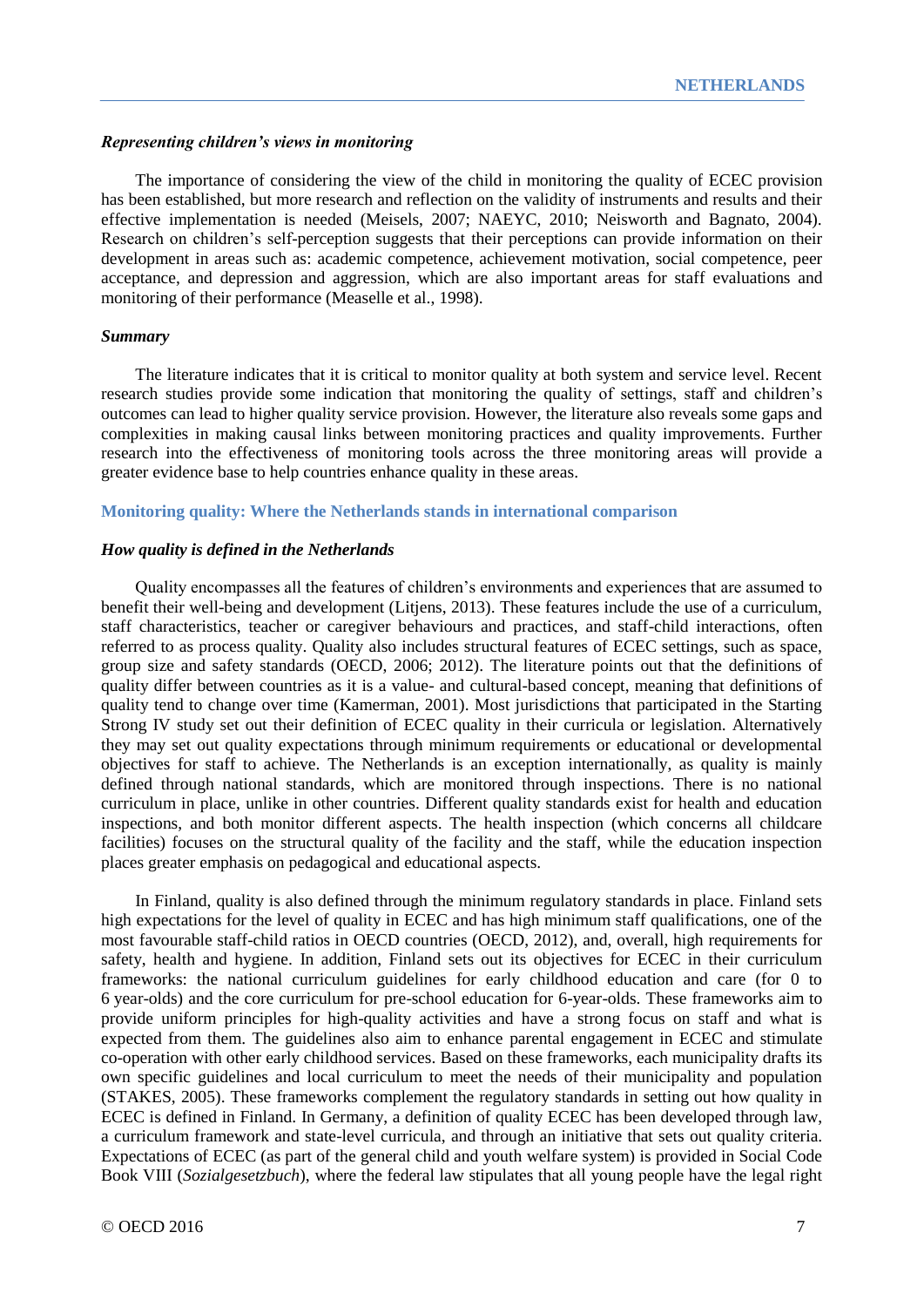to be supported in their development and encouraged to become independent and socially competent personalities. It also states that ECEC providers are obliged to equally support the education, care and upbringing of children, and take into account children's social, emotional, physical and cognitive development. Children's individual interests and needs, and their ethnic background, also have to be considered. In addition to the Social Code Book, all 16 *Länder* (regions) have developed their own ECEC curriculum. The overarching document for these curricula is the Common Framework of the Federal States for Early Education in ECEC Centres, which is an agreement on the most important basic principles that guide curriculum development. This framework emphasises the importance of a holistic approach whereby education, care and upbringing are considered inseparable elements of pedagogical practice. The framework indicates that a curriculum has to take into account the interests of children and should be relevant to their lives. The Federal Ministry of Family Affairs, Senior Citizens, Women and Youth, together with 10 *Länder*, launched the National Quality Initiative in ECEC (*Nationale Qualitätsinitiative im System der Tageseinrichtungen für Kinder*) in 1999. Its aim was to define quality using a set of quality criteria (21 quality areas) and to develop instruments for internal and external evaluation within five sub-programmes.

In New Zealand, regulations indicate that all ECEC settings in the country have to implement the Te Whāriki early childhood curriculum framework. The regulations, in combination with the curriculum framework, provide an indication of how quality is defined in New Zealand. The early childhood curriculum framework describes outcomes for ECEC settings in terms of knowledge, skills and attitudes, and gives staff pedagogical guidance on how these can be achieved.

Not all countries define quality at the national level or through national legislation or a national curriculum; in some countries, municipalities may define quality at the local level.

#### *Why countries monitor the quality of services, staff and child development*

Countries reported various reasons for monitoring ECEC service and staff quality. Common reasons included: accountability with and without sanctions or rewards, informing policy making, informing the general public, improving the level of service quality, improving staff performance, identifying learning needs for staff, and enhancing child development and identifying children's learning needs. In all countries, improving service quality is the main purpose for monitoring both service and staff quality, followed by informing policy making. Monitoring service and staff quality is not usually conducted in order to identify learning needs for children or for accountability purposes without any sanctions or rewards. It is common to monitor service quality to inform the general public, including the users of ECEC settings, while this is fairly uncommon in monitoring staff performance (see Figure 1 and 2).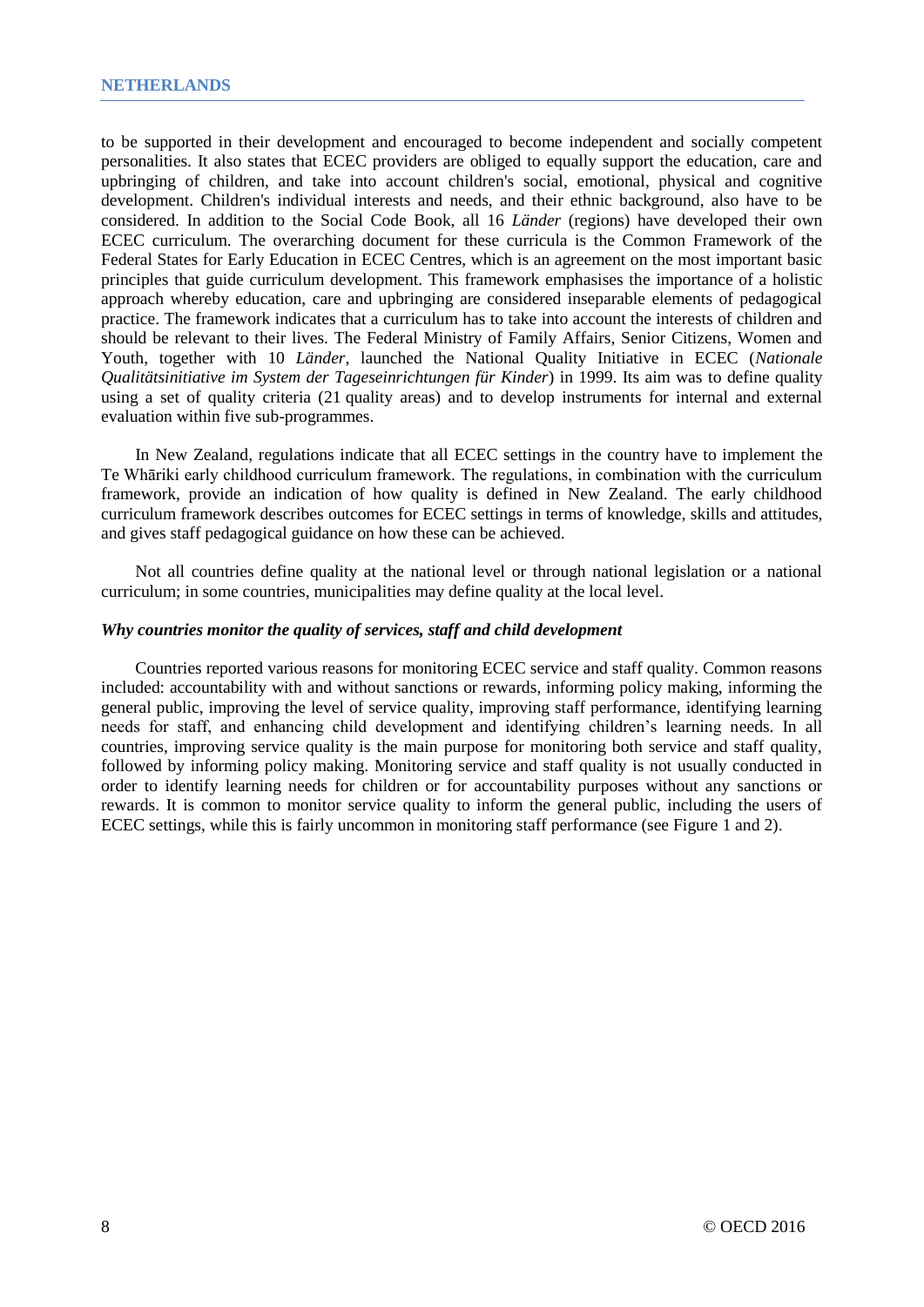

**Figure 1: Purposes of monitoring service quality**

Number of times cited by jurisdictions

*Note:* Purposes of monitoring service quality are ranked in descending order of the number of times they are cited by jurisdictions. *Source*: OECD (2015), *Starting Strong IV: Monitoring Quality in Early Childhood Education and Care (ECEC)*, Table 3.1, OECD Publishing, Paris [http://dx.doi.org/10.1787/888933243059.](http://dx.doi.org/10.1787/888933243059)

Service quality is monitored in the Netherlands for accountability purposes, and sanctions may be attached to monitoring results. In addition, inspections and evaluations are conducted to inform policy makers, enhance the level of quality in ECEC, and to enhance staff quality. Finland and New Zealand monitor service quality for similar purposes, although no sanctions or rewards are attached to monitoring results in Finland, where they also monitor to enhance child development. New Zealand also monitors service quality to inform the general public. In Germany, quality is mainly monitored to improve service and staff quality and to inform the general public about the level of quality provided. Finland is the only country out of the four compared in this note to monitor service quality with the goal of identifying the learning needs of young children and staff (OECD, 2015).

The purposes for monitoring service quality are similar to those for monitoring staff quality in the Netherlands and Finland, as staff quality is monitored as part of the quality inspection. In New Zealand, the main reason for monitoring staff quality is to improve staff performance and to identify the learning needs of staff; in Germany it is to enhance service and staff quality.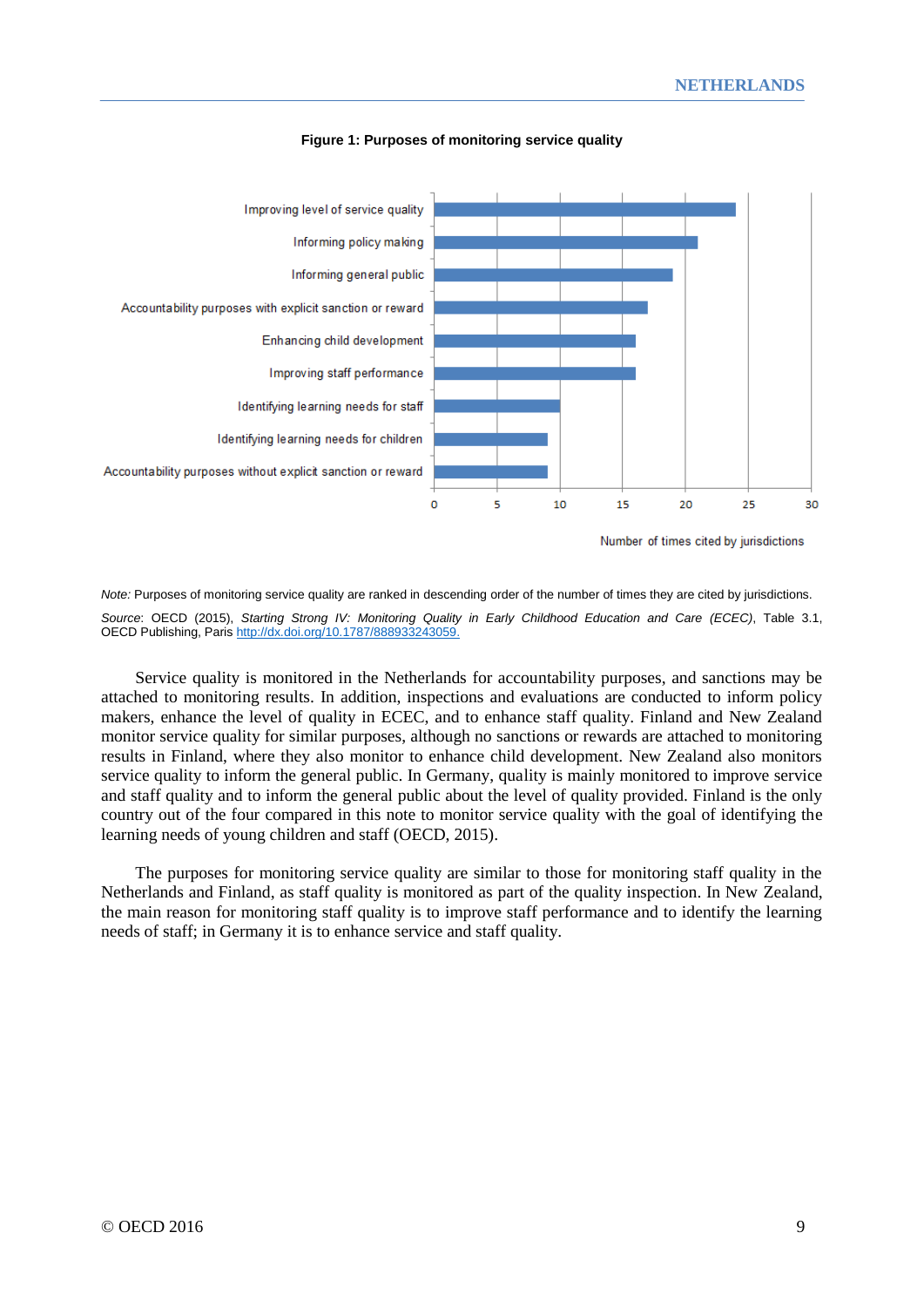

**Figure 2. Purposes of monitoring staff quality**

*Note:* Purposes of monitoring staff quality are ranked in descending order of the number of jurisdictions that cited these purposes. *Source:* OECD (2015), *Starting Strong IV: Monitoring Quality in Early Childhood Education and Care (ECEC),* OECD Publishing, Paris, Table 4.1[: http://dx.doi.org/10.1787/888933243203](http://dx.doi.org/10.1787/888933243203)

While the research literature suggests that child development outcomes are not usually used as a way of monitoring quality, many countries do monitor child development for various purposes. In line with the potential benefits suggested by research, the most commonly named reason for monitoring child development and outcomes is to enhance child development (16 jurisdictions out of 24), to identify the learning needs for children (16) and to improve the level of service quality (15).

The Netherlands, Finland, Germany and New Zealand all monitor child development. Germany, Finland and New Zealand do so to identify whether staff have additional training needs; Finland and New Zealand aim to improve the overall quality of the setting and identify children's learning needs; while Germany and Finland do so to improve staff performance and enhance child development (see Figure 3 for a complete overview).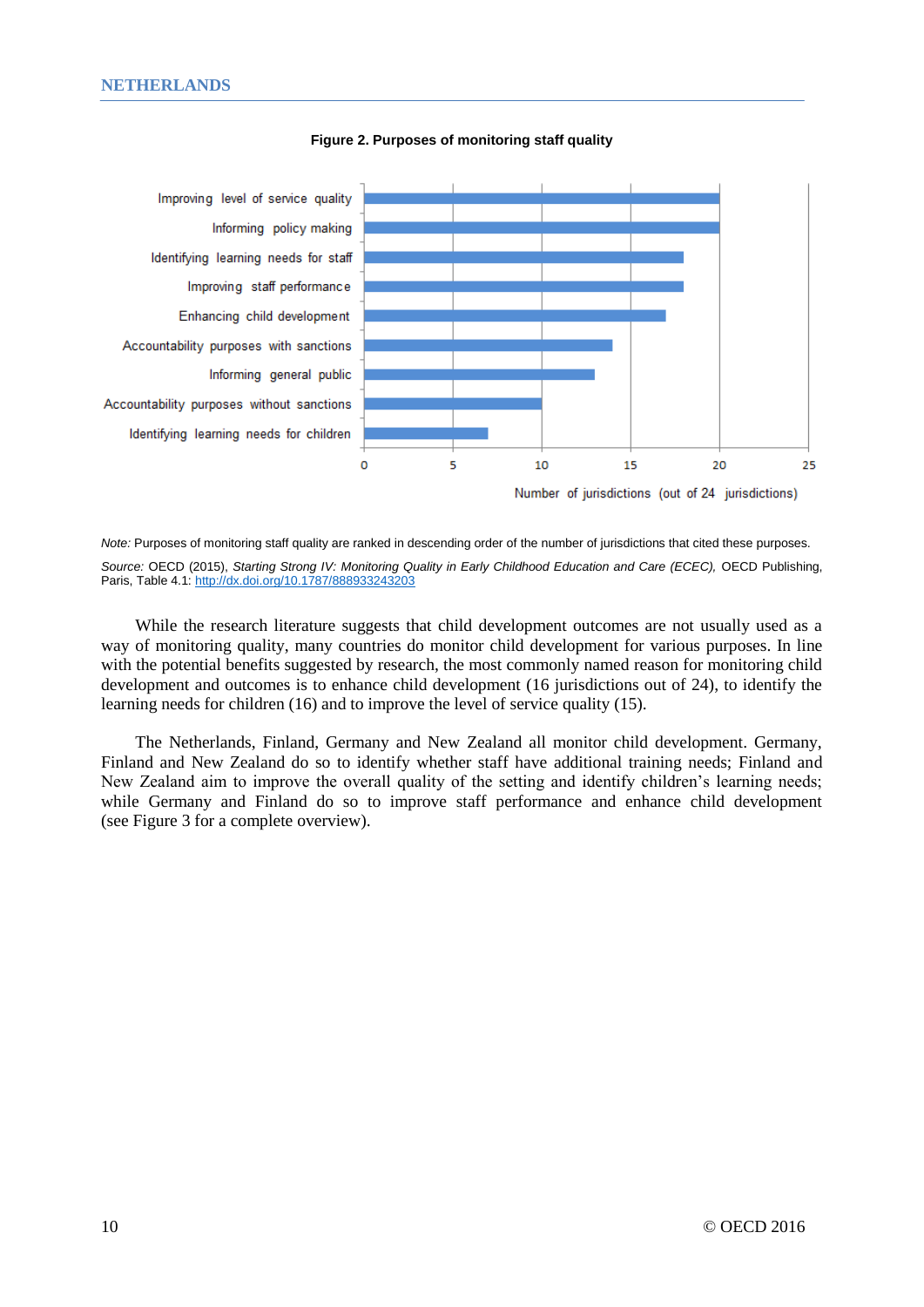

**Figure 3. Purposes of monitoring children's development**

*Note:* Purposes of monitoring child development are ranked in descending order of the number of jurisdictions that cited these purposes.

*Source*: OECD (2015), *Starting Strong IV: Monitoring Quality in Early Childhood Education and Care (ECEC)*, Table 5.1, OECD Publishing, Paris[, http://dx.doi.org/10.1787/888933243334.](http://dx.doi.org/10.1787/888933243334)

# *Monitoring practices*

Countries use various approaches and practices for monitoring service quality, staff quality and child development (see Table 1). The practices used for monitoring service and staff quality can be either external or internal. The external monitoring of quality is done by an external agency, evaluator or office that is not part of the ECEC setting being monitored.

In the Netherlands, municipal health offices inspect all childcare settings and playgroups, as well as all ECEC services for disadvantaged children, which are also monitored by the Inspectorate of Education. In Finland, due to the decentralised system where responsibility for monitoring is at the regional and municipal levels, regional state administrative agencies conduct inspections alongside the municipalities and settings. In Germany, where the responsibility for monitoring is also at the regional and municipal levels due to the federal system, local authorities are responsible for conducting inspections. In New Zealand, the Education Review Office (ERO), a national agency, is responsible for conducting external evaluations or inspections of all ECEC settings.

External inspections and internal self-evaluations are the most common ways of monitoring service and staff quality. All four countries make use of both methods, although inspections are only used to monitor service quality in New Zealand, and internal self-evaluations are only used to monitor staff quality in Finland and the Netherlands (see Table 1). Parental surveys can be used to monitor service and/or staff quality in the Netherlands, Germany and Finland (only for service quality in Finland). Peer reviews are commonly used to monitor staff quality in New Zealand.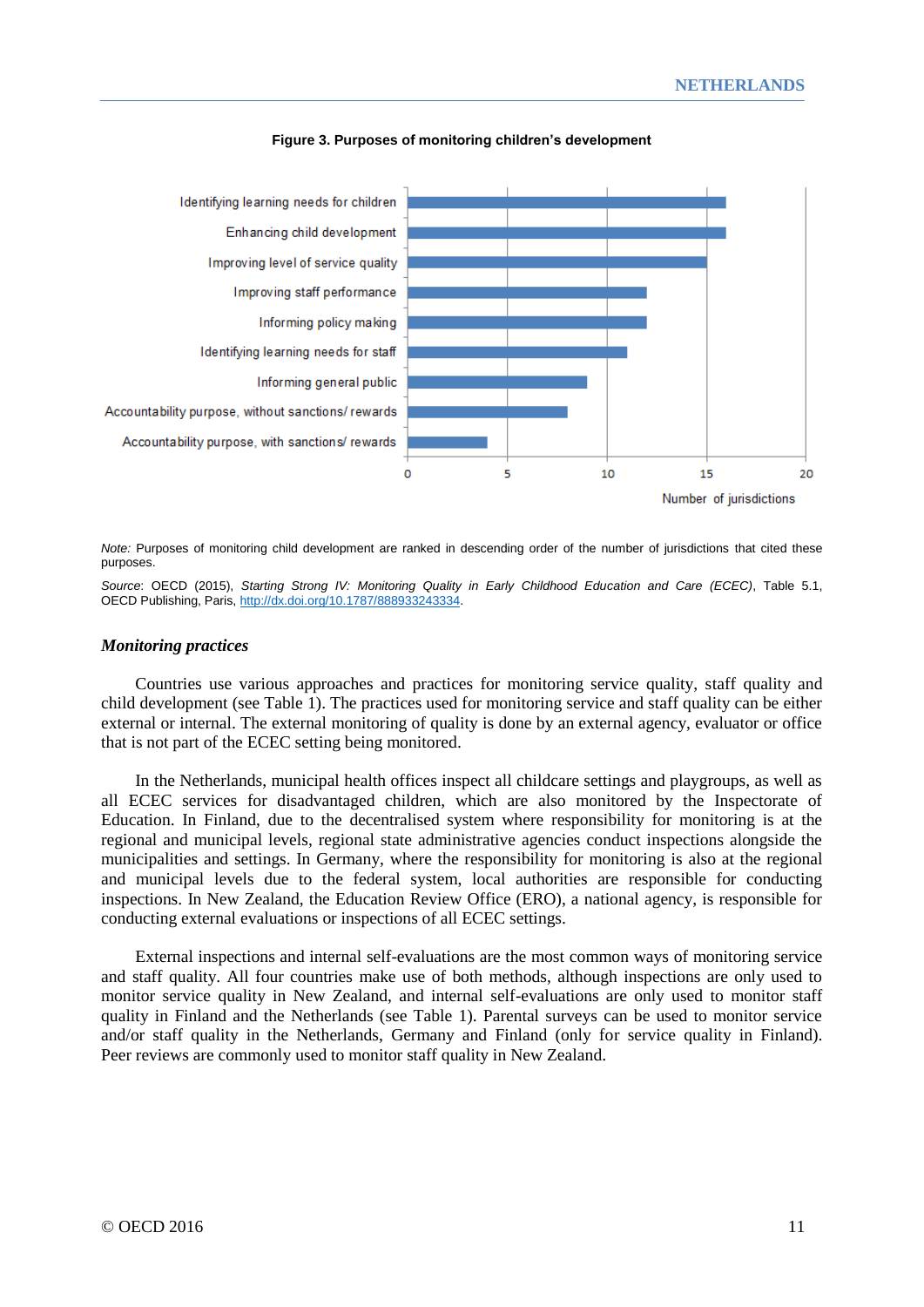|                    |                    | <b>External practices</b> |                 | <b>Internal practices</b> |                           |                                    |  |
|--------------------|--------------------|---------------------------|-----------------|---------------------------|---------------------------|------------------------------------|--|
|                    | <b>Inspections</b> | <b>Surveys</b>            | Peer<br>reviews | Peer<br>reviews           | <b>Tests</b><br>for staff | Self-<br>assessment/<br>evaluation |  |
| <b>Netherlands</b> | х                  | х                         |                 |                           |                           | X (Staff)                          |  |
| <b>Finland</b>     | X                  | (Service)                 |                 |                           |                           | X (Staff)                          |  |
| Germany*           | X                  | (Service)                 |                 |                           |                           | х                                  |  |
| New Zealand*       | X (Service)        |                           |                 | X (Staff)                 |                           |                                    |  |

#### **Table 1. Monitoring practices for service and staff quality**

*Notes:* \* In Germany, surveys to monitor quality are only used in monitoring service quality.

\* In New Zealand, external inspections of service quality, but not staff quality, are conducted. Peer reviews refer to staff appraisal reviews of ECEC staff conducted by leaders and/or managers.

*Sources*: OECD (2013), Online Survey on Monitoring Quality in Early Learning and Development, Network on ECEC, OECD, Paris. OECD (2015); *Starting Strong IV: Monitoring Quality in Early Childhood Education and Care (ECEC),* OECD Publishing, Paris, Table 3.2 <http://dx.doi.org/10.1787/888933243065> and Table 4.2 [http://dx.doi.org/10.1787/888933243213.](http://dx.doi.org/10.1787/888933243213)

When monitoring child development, direct assessments, observational tools or narrative assessments are commonly used. Direct assessments assess children's development through, for example, testing at a certain point in time, while narrative assessments, and usually observational tools, monitor children's development on an ongoing basis. Finland, Germany and New Zealand commonly use narrative assessments; in Finland Germany they are used in combination with observational tools. New Zealand focuses on using narrative assessments such as learning story frameworks and portfolios. The Netherlands makes most commonly use of observational tools. Germany is the only country out of four where direct assessments can also be used to monitor children (OECD, 2015).

## *Areas and scope of monitoring*

There are a number of different *aspects* or areas that can be monitored in relation to service<sup>2</sup> and staff quality.<sup>3</sup> When monitoring child development, other aspects more directly related to outcomes, skills, and aptitudes a child can develop are monitored. These include language and literacy skills, numeracy skills, socio-emotional skills, motor skills, autonomy, creative skills, practical skills, health development, well-being, science skills, and ICT skills.

## *Service quality*

All jurisdictions indicated that regulatory aspects of service quality are monitored during inspections. Safety regulations are most frequently monitored (in 23 out of 24 jurisdictions), followed by health and hygiene regulations (22) and staff qualifications (22). Staff-child ratios (21) and space requirements (19) are also commonly monitored. Working conditions are not frequently monitored as part of service quality.

<sup>2.</sup> For service quality, these aspects are: staff-child ratios, indoor/outdoor space, health and/or hygiene and safety regulations, learning and play materials, minimum staff qualifications, planning of work and staff, the working conditions for staff, implementation of the curriculum, human resource management and financial resource management.

<sup>3.</sup> For staff quality, these aspects are: staff qualifications, process quality, use of materials, time management, knowledge of subjects, overall quality of teaching/caring, team work and communication skills, communication between staff and parents, management and leadership, working conditions, professional development opportunities and child outcomes.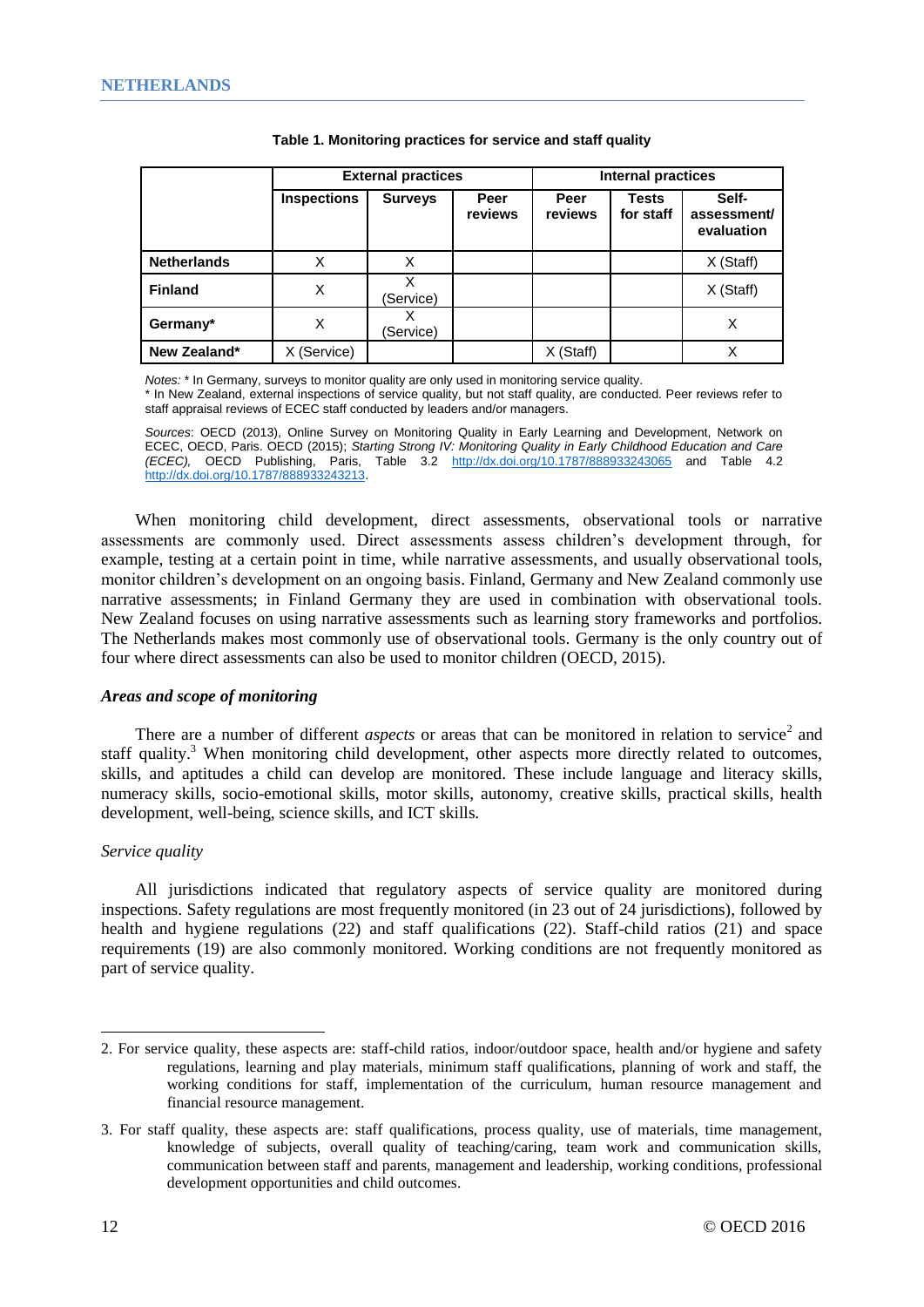| Jurisdiction       | Type of setting                                      | Staff-child ratios | space<br>Indoor/outdoor | hygiene<br>regulations<br>and/or<br>Health | Safety regulations | and play<br>material in use<br>Learning | staff<br>qualifications<br>Minimum | staff<br>of work/<br>Planning | conditions<br>Working | implementation<br>Curriculum | Human resource<br>management | Financial resource<br>management |
|--------------------|------------------------------------------------------|--------------------|-------------------------|--------------------------------------------|--------------------|-----------------------------------------|------------------------------------|-------------------------------|-----------------------|------------------------------|------------------------------|----------------------------------|
| <b>Netherlands</b> | All ECEC<br>settings                                 | X                  | X                       | X                                          | X                  | X                                       | X                                  | X                             |                       |                              |                              |                                  |
| <b>Finland</b>     | All ECEC<br>settings                                 | $\times$           |                         | X                                          | $\times$           |                                         | X                                  |                               |                       |                              |                              |                                  |
| Germany            | Child day-care<br>centres and<br>family day-<br>care | X                  | X                       | X                                          | X                  | X                                       | X                                  | X                             | X                     | X                            |                              |                                  |
| New Zealand*       | All ECEC<br>settings                                 | X                  |                         | X                                          | X                  | X                                       | X                                  | $\times$                      |                       | X                            | X                            | X                                |

**Table 2. Aspects of service quality monitored through inspections**

*Note*: \* For New Zealand, data on inspections refer to the inspections conducted by ERO and do not refer to the inspections conducted by the Ministry of Education for licensing purposes. The aspects monitored through inspections for licensing purposes cover different aspects. In New Zealand, ERO has evaluation indicators in place for its reviews of education and care centres, kindergartens and playcentres. ERO also has separate evaluation indicators for its reviews of Kōhanga Reo (Māori language family programme). ERO has recently revised its evaluation indicators for reviews of home-based services and is in the process of revising its indicators for hospital-based early childhood services.

*Source*: OECD (2015), *Starting Strong IV: Monitoring Quality in Early Childhood Education and Care (ECEC),* Table 3.3, OECD Publishing, Paris[, http://dx.doi.org/10.1787/888933243071.](http://dx.doi.org/10.1787/888933243071)

Inspections in the Netherlands and Finland have a strong focus on regulatory aspects. All four countries monitor staff-child ratios, health and hygiene regulations, safety requirements and minimum staff qualifications. Inspections in the Netherlands also commonly focus on space requirements, as do inspections in Germany, which also look at materials in use and planning of staff, as does New Zealand. Inspections in Germany and New Zealand have a broader focus than in Finland and the Netherlands. In New Zealand, 9 (of 11) aspects of service quality are monitored across all settings through inspections conducted by ERO. The only aspects not monitored by ERO are indoor/outdoor space (although space is monitored by the Ministry of Education for licensing purposes) and staff working conditions. In Germany, all aspects listed in Table 2 are monitored, except for human and financial resource management. Self-assessments of quality usually monitor slightly different aspects to external inspections. For example, more attention is given to communication among staff members and with parents, and collaborations (OECD, 2015).

## *Staff quality*

The Netherlands uses inspections and self-evaluations to monitor staff quality. Inspections have a narrower focus than self-evaluations and address the following aspects: staff qualifications; process quality; the use of materials; time management and planning; teamwork among staff; and staff knowledge of the subjects they teach. Self-evaluations also address the implementation of the curriculum and overall staff quality. Germany monitors similar aspects as the Netherlands, with the exception of staff knowledge of subjects. Staff quality inspections in Germany focus more on communication with parents, and management and leadership skills. Finland's inspections commonly focus on process quality, materials in use, staff qualifications, overall quality of teaching, curriculum implementation, time management and planning, staff knowledge of subjects, working conditions, and the professional development of staff. In New Zealand, ERO monitors the systems and processes used by early childhood services for the performance management of staff, including staff appraisal. However, ERO does not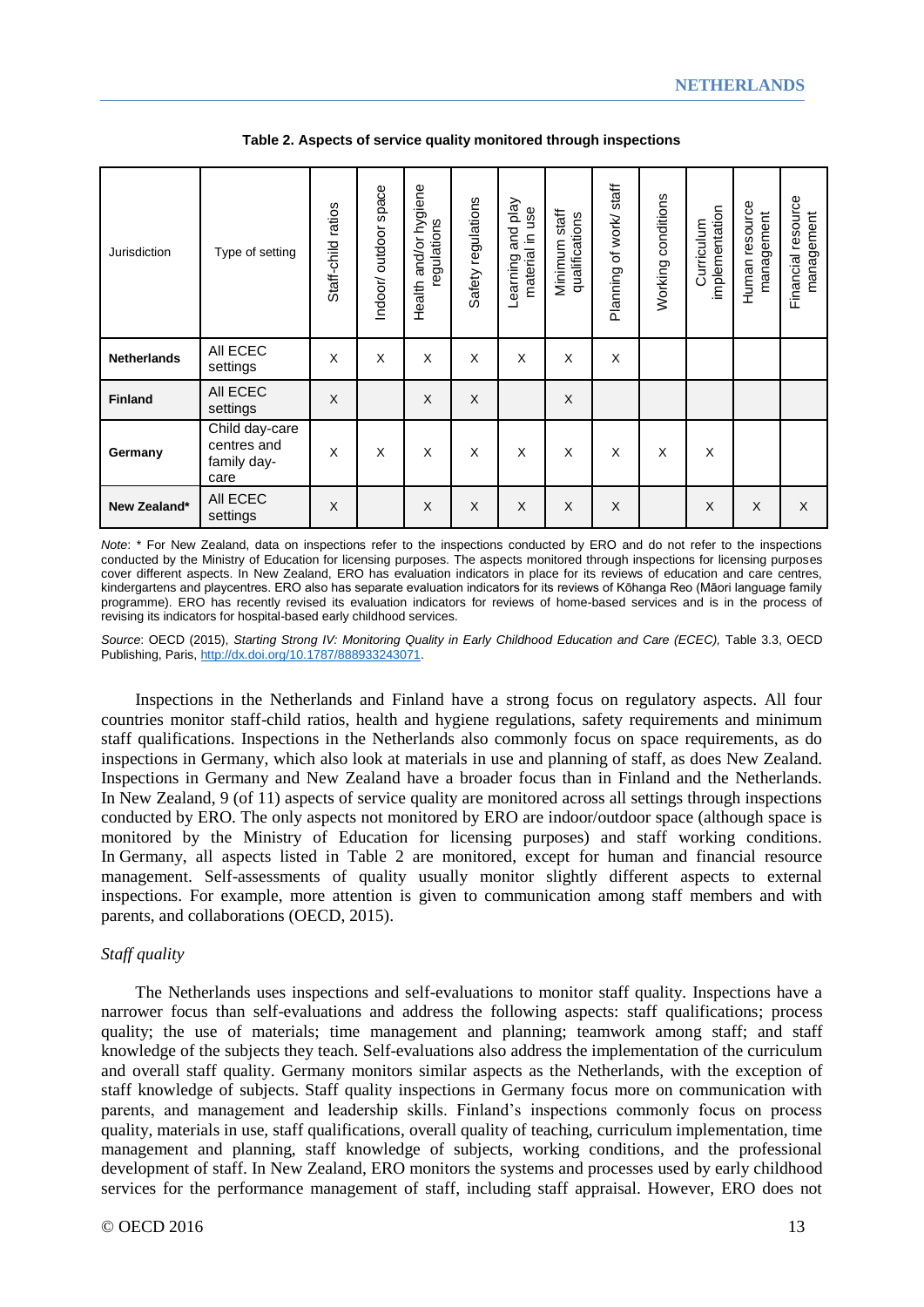conduct individual staff assessments, which are conducted internally in ECEC settings. When ERO conducts an inspection of the performance system in an ECEC setting, the procedure focuses on implementation of the curriculum, the overall quality of teaching and instruction, teamwork and communication, communication between staff and parents, management and leadership, and overall process quality (OECD, 2015). Self-evaluations of staff in New Zealand focus on the overall quality of staff, process quality, curriculum implementation and communication between staff and parents, as well as how well the person works with colleagues and management and leadership skills. Germany's self-evaluations tend to have a similar focus as their inspections but do not commonly monitor staff qualifications or overall staff quality. Peer reviews in New Zealand have a similar focus as their self-evaluation procedures (OECD, 2015).

## *Child development and outcomes*

Among the participating countries, the most common aspects of child development monitored are language and literacy, socio-emotional skills and motor skills. Language and literacy skills are more commonly monitored through direct assessments than socio-emotional and motor skills. Observations and narrative assessments, rather than direct assessments, are more widely used to assess children's development. In the Netherlands, the focus of child development monitoring is on literacy and numeracy skills, socio-emotional skills and motor development. This is also the case in Germany, where autonomy, creative skills, practical skills and children's well-being are also commonly monitored. In Finland, all areas listed in Figure 4 are commonly monitored, with the exception of ICT skills. In New Zealand, the areas assessed vary by setting and within settings.

#### **Figure 4. Areas of early child development monitored, by monitoring method**



 $\Box$ Observations and narrative assessments  $\Box$  Direct assessments

*Notes:* Developmental areas are ranked in descending order of the number of jurisdictions that cited observations and narrative

assessments to monitor development areas. Information on the use of direct assessments and observations and narrative assessments to monitor developmental areas is based on 21 jurisdictions.

*Sources*: OECD (2013), *Online Survey on Monitoring Quality in Early Learning and Development*, OECD Network on ECEC, Table A5.1, OECD, Paris; OECD (2015), *Starting Strong IV: Monitoring Quality in Early Childhood Education and Care (ECEC),* Chart 5.3, OECD Publishing, Paris, [http://dx.doi.org/10.1787/888933243423.](http://dx.doi.org/10.1787/888933243423)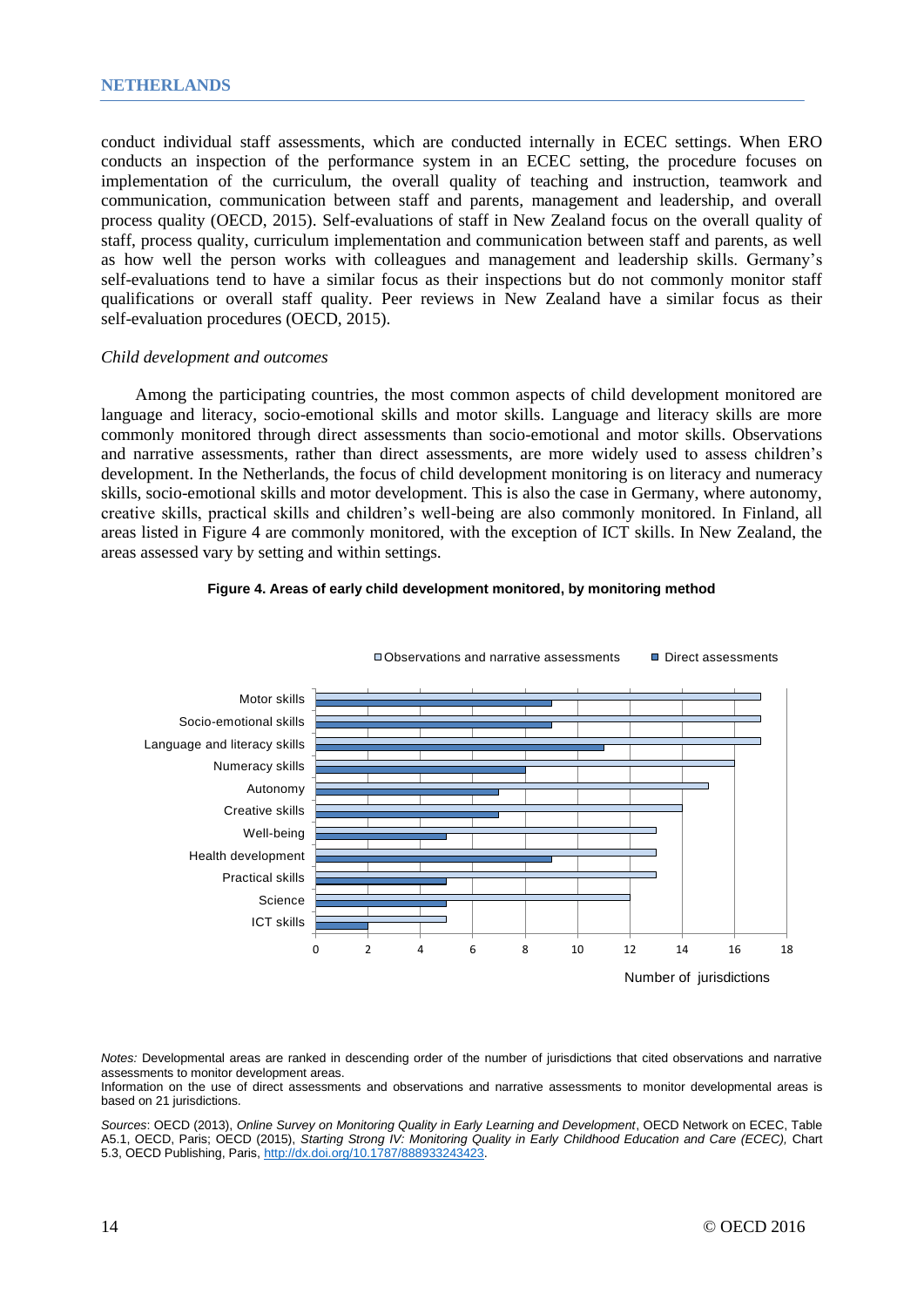# *Monitoring system design, responsibilities and evaluator training*

# *Design*

Various stakeholders are involved in the design and monitoring of ECEC services. These generally involve the ministry in charge of ECEC (national or regional); an independent national agency, and/or local authorities.

In the Netherlands, the monitoring system is a co-operation between government, sector-based partners, scientists, inspection services and enforcement services. In New Zealand, ERO designed the monitoring system in consultation with the Ministry of Education. ERO is charged with evaluating and publicly reporting on the quality of education and care of children in all New Zealand schools and early childhood services. ERO has an ongoing programme to review its evaluation methodologies. In 2012-13, it revised its methodology for centre-based services, and it has recently reviewed its methodology for reviews of home-based education and care services. It is currently revising how hospital-based education and care services, which are a small but unique part of its ECEC sector, are reviewed. In Finland, there is no one single monitoring system in place; instead, municipalities are responsible for developing their own monitoring system. In Germany, local authorities are also responsible for developing a monitoring system for their municipality, meaning that there is no national monitoring system in place. The Child and Youth Welfare Statistics (*Kinder- und Jugendhilfestatistiken)* in Germany generate data that allow policy makers to evaluate quantitative growth, staff, and employment conditions, as well as other structural features of the ECEC sector, such as opening hours, age and ethnic background of children. In addition, as part of Germany's National Quality Initiative *Nationale Qualitätsinitiative im System der Tageseinrichtungen für Kinder*), several instruments for the internal and external evaluation of quality in ECEC have been developed by different groups of ECEC researchers. These have been on the initiative of, and with funding from, the Federal Ministry of Family Affairs, Senior Citizens, Women and Youth (*Bundesministerium für Familie, Senioren, Frauen und Jugend*). These instruments have served as a blueprint for provider-specific adaptations.

## *Responsibility*

Among the 24 participating countries and jurisdictions, half have integrated systems of governance for ECEC, and half have split systems of governance. In integrated systems, the responsibilities for childcare and early learning are within one ministry or authority, and ECEC services generally provide integrated care and education. In split systems, the responsibilities for childcare (usually for children 0 to 3 years) and early education (generally for children aged 3 or 4 and above) are split between different ministries or authorities. There also tend to be different providers for childcare and early education. The Netherlands has a split ECEC system, with the Ministry of Social Affairs and Employment (*Ministerie van Sociale Zaken en Werkgelegenheid*) responsible for children in childcare and playgroups up to the age of 4; and the Ministry of Education, Culture and Science (*Ministerie van Onderwijs, Cultuur en Wetenschappen*) responsible for children in kindergartens (pre-primary education) aged 4 and older, as well as for all targeted ECEC programmes for disadvantaged children. In Germany, the Federal Ministry of Family Affairs, Senior Citizens, Women and Youth is responsible for ECEC at the national level, although most responsibilities for ECEC are decentralised to the state-level and local authorities. In Finland, it is the Ministry of Education and Culture (*Opetus- ja kulttuuriministeriö*), and in New Zealand the Ministry of Education who are responsible for ECEC.

Monitoring in the Netherlands is mainly a national responsibility, while ECEC financing comes from national and regional authorities. Minimum regulatory quality standards are set at the national level, but as there is no national curriculum framework in the Netherlands, curricula are mostly developed at the setting level. Instead of a national curriculum framework, developmental goals have been set for children aged 2.5 years and older, and targeted ECEC programmes are required to use programmespecific curricula that are known to stimulate early child development. In Finland, standard setting is done at the national (central) level, while responsibilities for financing are shared between national and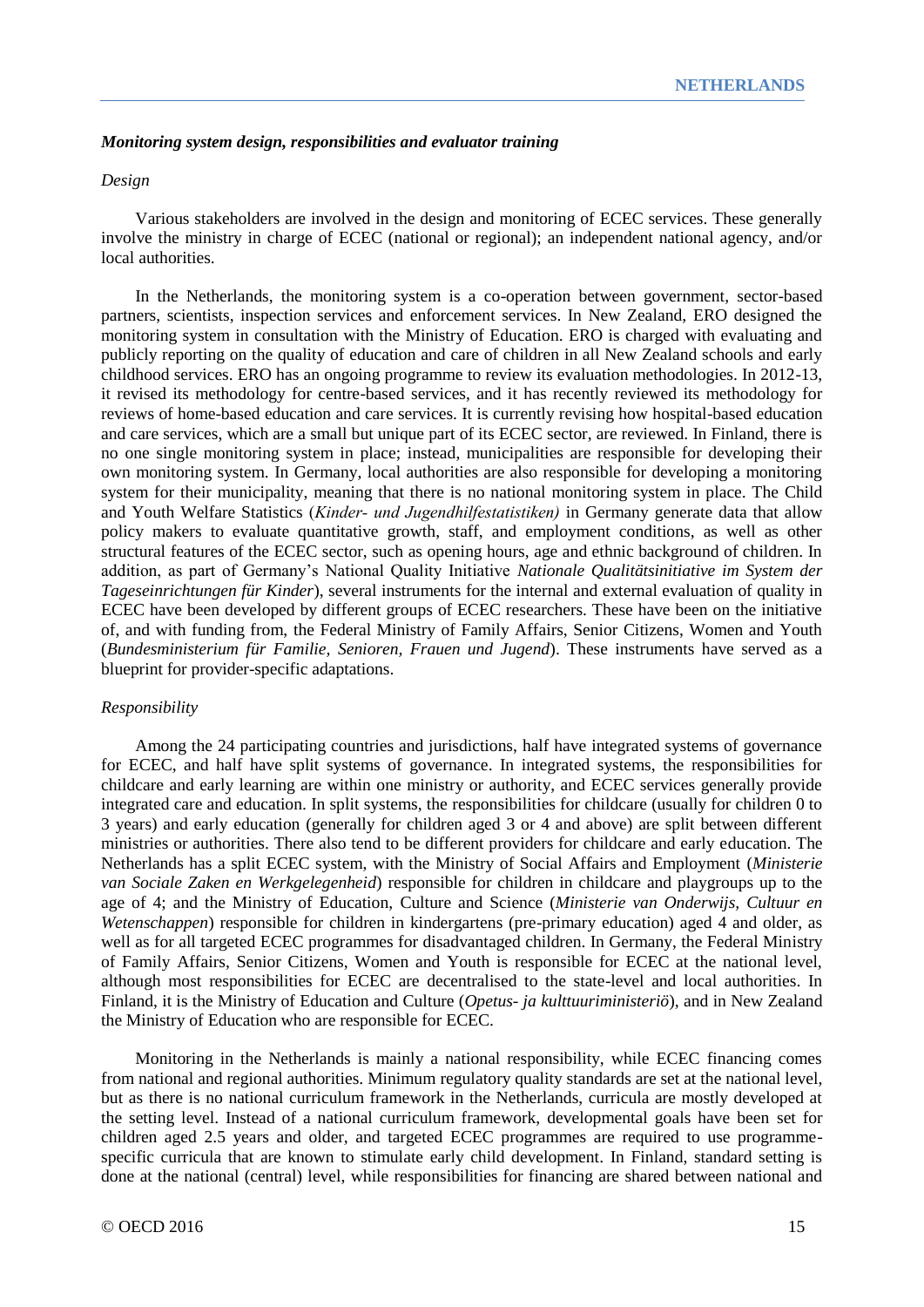municipal levels. The curriculum framework in Finland is designed at the national level, but municipalities are expected to adapt the guidelines and frameworks to the needs of their area. In Germany, financing and monitoring responsibilities are shared between the regional state and local authorities, while standards and curriculum development are developed at the state level. In New Zealand, responsibility for aspects of ECEC quality, such as financing, minimum standard setting, curriculum development and monitoring of quality, are held at the central government level. Funding for monitoring ECEC services in OECD countries comes from a mix of public and private sources. Public funding can be from national, regional or local/municipal governments. In some countries, the funding sources for monitoring quality differs depending on the type of setting. In the Netherlands, monitoring is funded by the national government and local authorities, whereas in Germany, the monitoring of family daycare and child daycare centres is funded through local authorities, complemented by private funding for child daycare centres. In Finland, local public funding can fund monitoring, although monitoring quality is not regulated at the national level, and municipalities can decide whether or not to use funding for monitoring. In New Zealand, the funding for monitoring comes from the national government (OECD, 2015).

## *Qualification and training of evaluators*

Research suggests that evaluators need to receive training to apply monitoring practices and tools to ensure these are properly understood and that practices result in consistent and objective judgments (Waterman et al., 2012).

In the majority of the 24 jurisdictions, pre-service education or training, on-the-job training or other types of training are offered to evaluators. Two-thirds of jurisdictions (16) reported that external assessors/evaluators receive on-the-job or in-service training. Training for assessors/evaluators can focus on various skills or aspects of ECEC. Finland is the only country out of the four compared in this note that does not provide specific training on monitoring for either external or internal evaluators (see Table 3). External inspectors and internal evaluators, such as ECEC staff and managers, are trained on the topic of evaluation in their pre-service education programme and through professional development training. In Finland, some evaluators have specific formal training, but it is not systematic. In New Zealand, ERO evaluators receive pre-service training and participate in on-the-job or in-service professional learning and development. In addition, evaluators have the opportunity to undertake further tertiary-level study in evaluation. ECEC professionals and managers with evaluator roles also receive training on evaluation, although this differs from the training for ERO evaluators. Inspectors in Germany participate in a pre-service education programme, but there is no training on evaluation in particular for staff and managers conducting (self-) evaluations (OECD, 2015).

|                    |                           | No, not specifically | Yes, through pre-<br>service education/<br>training | Yes, through on-<br>the-job or in-service<br>training |
|--------------------|---------------------------|----------------------|-----------------------------------------------------|-------------------------------------------------------|
| <b>Netherlands</b> | <b>External assessors</b> |                      |                                                     |                                                       |
|                    | Internal assessors        |                      |                                                     | Χ                                                     |
| Finland*           | <b>External assessors</b> |                      |                                                     |                                                       |
|                    | Internal assessors        |                      |                                                     |                                                       |
|                    | <b>External assessors</b> |                      |                                                     |                                                       |
| Germany            | Internal assessors        |                      |                                                     |                                                       |
| <b>New Zealand</b> | <b>External assessors</b> |                      |                                                     |                                                       |
|                    | Internal assessors        |                      |                                                     |                                                       |

#### **Table 3. Training of external and internal evaluators**

*Note*: \* In Finland, some evaluators have some evaluation training, but the training is not systematic at the national or municipal levels.

*Sources*: OECD (2013), *OECD Network on ECEC's Online Survey on Monitoring Quality in Early Learning and Development*, OECD, Paris; OECD (2015) *Starting Strong IV: Monitoring Quality in Early Childhood Education and Care (ECEC)*, OECD Publishing, Paris, Tables A2.4<http://dx.doi.org/10.1787/888933243001> and Table A2.[6 http://dx.doi.org/10.1787/888933243026.](http://dx.doi.org/10.1787/888933243026)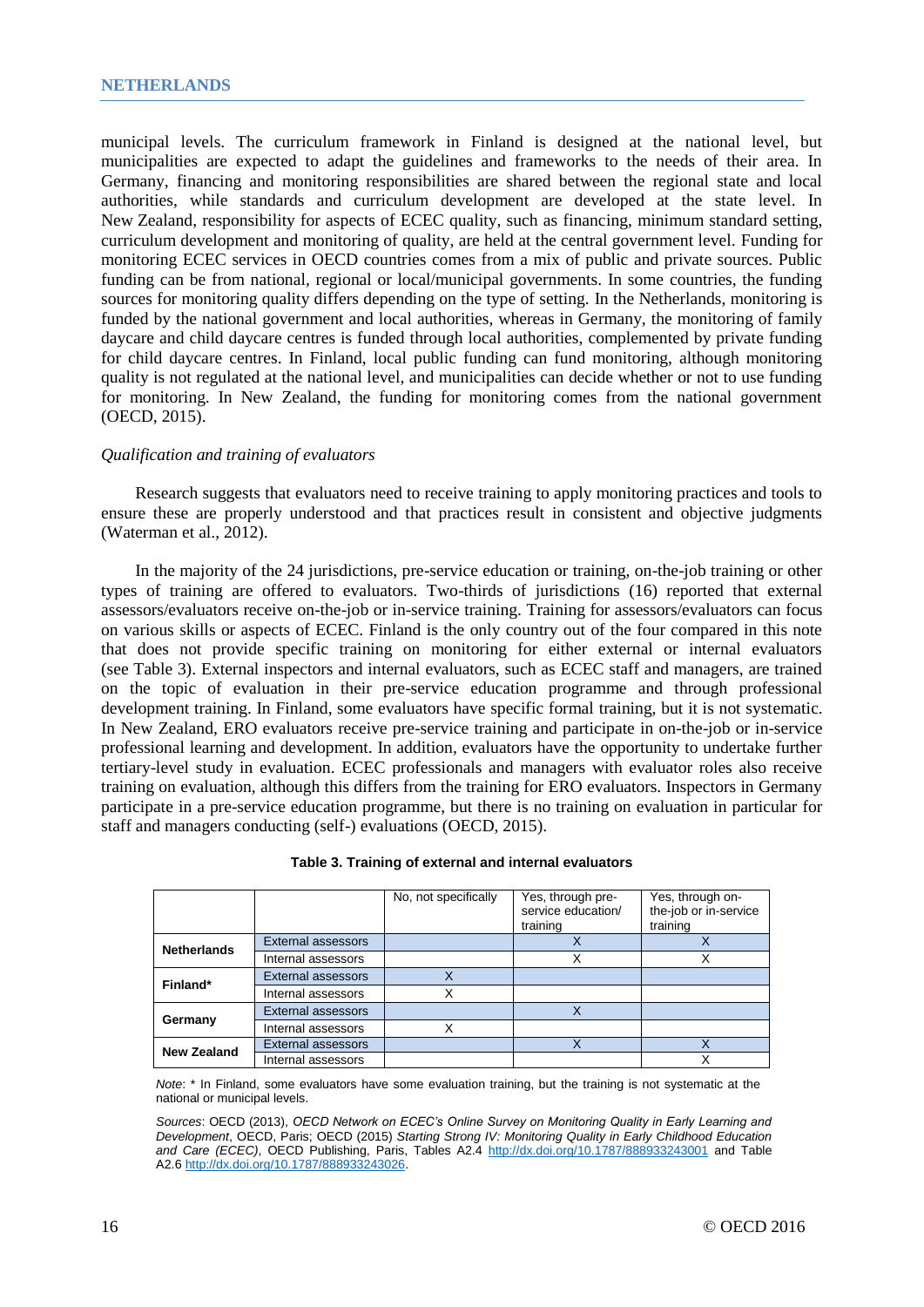# *Implementation of monitoring practices*

#### *Monitoring tools (instruments)*

#### Service quality

The main practices used to monitor service quality are external evaluations/inspections, parental surveys, and internal self-evaluations. There are various tools that can be used to carry out these practices.

In the Netherlands, surveys taken by inspectors, rating scales, checklists, observations, and interviews are common tools used during inspections of childcare centres, playgroups and targeted ECEC programmes. Inspections in German daycare centres commonly use observations, interviews, and the analysis of internal documentation, as well as results of self-evaluations, checklists, surveys with parents and/or ECEC staff and management, and rating scales. In Finland, no data collection instruments are prescribed, and these therefore differ between municipalities or ECEC settings. Some of the tools used in New Zealand are similar to those used in Germany during external inspections or evaluations, these include: observations, interviews, results of internal evaluations, and the analysis of settings' internal documentation, although some differences occur across settings in New Zealand. ERO has evaluation indicators in place for its reviews of education and care centres, kindergartens and playcentres, and has separate evaluation indicators for its reviews of Maori language nests (Kōhanga Reo). ERO has recently developed evaluation indicators for reviews of home-based education and care services and is in the process of developing evaluation indicators for reviews of hospital-based services (OECD, 2015).

Internal evaluation is often used in combination with external evaluation/inspections to monitor service quality, as is the case in German childcare settings and in New Zealand.

The most common self-evaluation tools used across countries are: self-reported questionnaires/surveys (12), self-reflection reports/journals (12), checklists (11), and portfolios (8). Video feedback is used in three jurisdictions: the Czech Republic, the Slovak Republic and Sweden. Germany uses self-reflection journals, self-reported questionnaires, checklists and portfolios. The data collection processes or instruments used to carry out internal evaluations in New Zealand vary across settings (OECD, 2015).

#### Staff quality

In many countries, staff quality is monitored in the same way as service quality and includes a mix of external and internal practices. However, there can also be differences in the focus, aspects monitored and instruments used.

External monitoring and evaluation practices of staff quality include inspections, parental surveys, and peer reviews. Similar to the monitoring of service quality, inspections (external evaluations) of staff quality are undertaken in all 24 jurisdictions. In the Netherlands, similar tools are used to inspect staff and service quality: observations, interviews, surveys, checklists, and rating scales. In targeted ECEC programmes, results of self-evaluations may also be used. In Germany, observations, interviews and analysis of internal documentation are most commonly used during inspections; self-evaluations, checklists and rating scales are also used. In Finland, no instruments or tools are prescribed, and the municipalities or settings decide which instruments to use during inspections.

Checklists are commonly used during self-evaluations in the Netherlands, while in Germany and Finland, each setting can decide on the tools and instruments to use for staff self-evaluations. Monitoring of individual staff quality in New Zealand is conducted at the setting level, and teacher criteria indicate which requirements staff should meet. The evaluation processes for peer reviews in New Zealand are: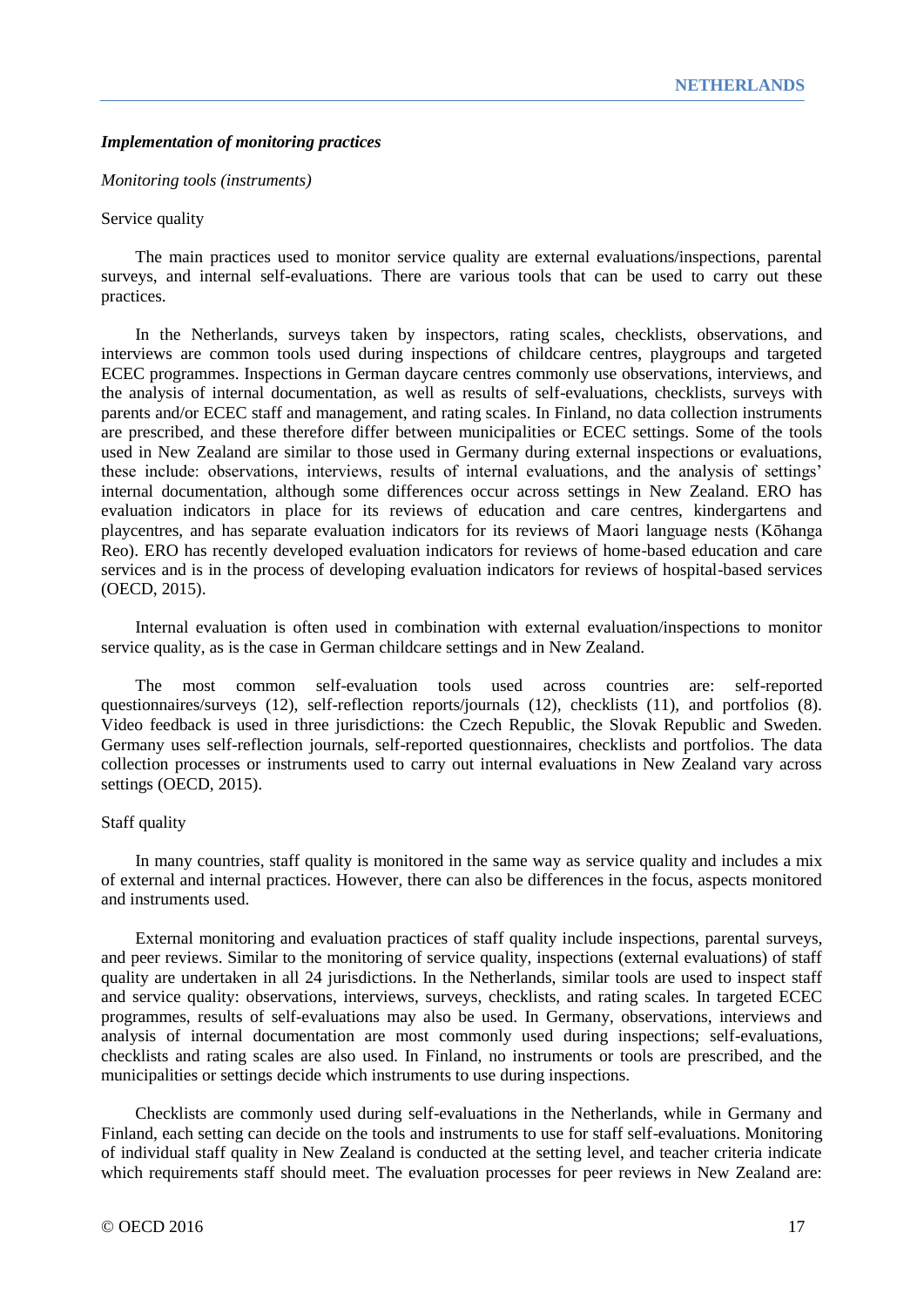observations, results of the staff member's self-evaluation, analysis of staff documentation, and portfolios prepared by staff. Portfolios are also used in New Zealand during staff self-evaluation, together with self-reflection reports or journals (OECD, 2015).

#### Child development

Across participating countries, monitoring child development and outcomes is mostly done through internal practices, with an important role also taken by external agencies. This is in line with the fact that in many countries, the monitoring of child development and outcomes takes place more frequently than in other areas, often on a continuous basis or several times per year. The three main tools used to monitor child development are: 1) direct assessments (tests of children and screening); 2) narrative assessments (storytelling and portfolios); and 3) observational tools (rating scales and checklists). As Table 4 shows, there is some variation in the combination of tools used.

The majority of jurisdictions use observational tools (primarily checklists), however these often vary by type of ECEC setting. Narrative assessments are also common, while direct assessments through testing and screening are less common. The Netherlands commonly makes use of checklists, which are very frequently used in OECD countries. Finland and Germany report using both narrative assessments and observational tools when monitoring children in pre-primary school. In Germany, direct assessments, such as screening to detect language arrears, may also be used. New Zealand mainly uses only narrative assessments, including storytelling frameworks and portfolios (OECD, 2015).

|                    |                       | Direct assessments |                   | Narrative assessments | Observational tools |                   |  |
|--------------------|-----------------------|--------------------|-------------------|-----------------------|---------------------|-------------------|--|
| Country            | Tests for<br>children | Screening          | Story-<br>telling | Portfolios            | Rating<br>scales    | <b>Checklists</b> |  |
| <b>Netherlands</b> |                       |                    |                   |                       |                     | ́                 |  |
| Finland*           |                       |                    |                   | Χ                     |                     |                   |  |
| Germany            | Χ                     |                    |                   | х                     | х                   | ⋏                 |  |
| <b>New Zealand</b> |                       |                    |                   | Χ                     |                     |                   |  |

**Table 4. Monitoring child development tools in place**

*Notes*:\* In Finland, all monitoring tools/instruments of child development may be used, but municipalities decide what to use, and there is no standard national test for children.

*Source*: OECD (2015), *Starting Strong IV: Monitoring Quality in Early Childhood Education and Care (ECEC)*, Table 5.2, OECD Publishing, Paris[, http://dx.doi.org/10.1787/888933243347.](http://dx.doi.org/10.1787/888933243347)

# *Frequency*

Service quality is generally monitored a set number of times by the responsible monitoring body. Frequency of monitoring often varies across different types of ECEC. In the Netherlands, all settings are, in principal, monitored once per year. When a pre-primary school performs well, the frequency of Education Inspectorate visits can be reduced to once every four years. In Germany, there are no regulations regarding the frequency of monitoring, except in Berlin, where the Berlin Education Programme (*Berliner Bildungsprogramm*) requires that an external evaluation in ECEC centres is conducted every five years. Internal evaluations are seen as a continuous (yearly) process. The frequency of monitoring in Finland varies by municipality. In New Zealand, the frequency of ERO's external evaluation depends on the previous monitoring result. In centre and home-based services, ERO judges "how well placed the service is to promote positive learning outcomes for children". If the service is very well placed, the next ERO review is in four years; if well placed, it is in three years; if the service requires further development, a review will take place within two years; and if it is not well placed, the Ministry of Education will be asked to re-assess the service's license. The process for determining the frequency of reviews differs for home-based care, where reviews occur every 3 years or 12 months, depending on the previous review result. Staff in New Zealand ECEC settings are usually internally evaluated once per year. In the Netherlands and Berlin, internal evaluations are seen as a continuous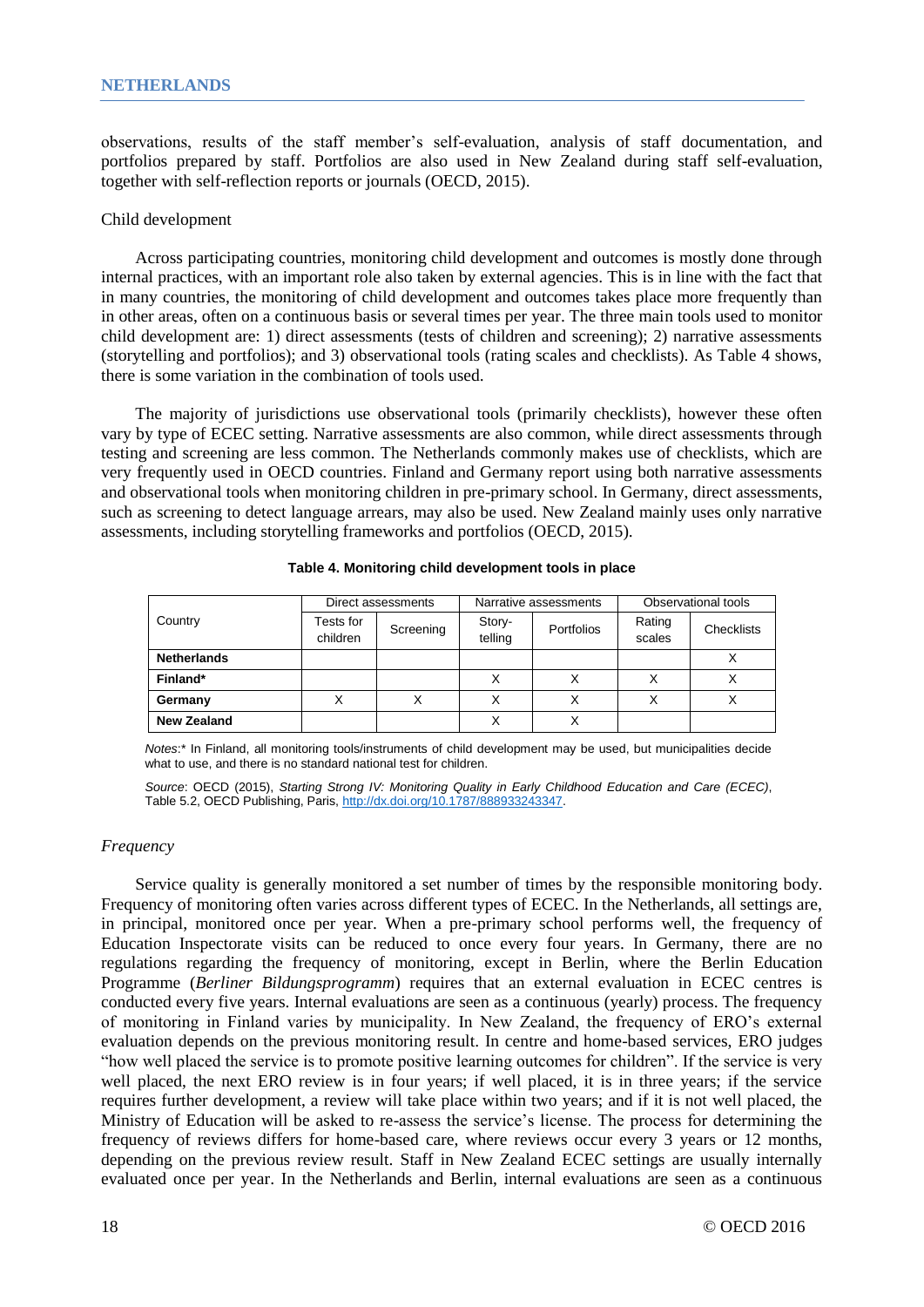(yearly) process. Child development is, in general, monitored on a more frequent basis, usually continuously through observations and/or contributing to portfolios (OECD, 2015).

#### *Use of results and consequences*

The results from monitoring have to be made public in most jurisdictions (16 out of 24), however, not always for all types of ECEC. In the Netherlands and New Zealand, external evaluation results are made public. In New Zealand, ERO's national evaluation reports also have to be made available to the public. These national evaluation reports provide system level information in relation to specific topics, inform policy decisions, and provide ECEC services with examples of good practice. Feedback indicates that the findings of these reports are used to inform practice and as a basis for self-review in early childhood services. In Germany, the provider decides whether monitoring results are made available to the public. Service providers in Finland also have discretion over whether or not results are made available, although they are usually published. National evaluation results in Finland are commonly shared.

Countries take various actions or impose consequences when the results from monitoring service quality do not meet the minimum standards set by the service or body responsible. Actions can include funding cuts, follow up inspections, obligatory staff training, or closure of services. There can also be positive outcomes for services from monitoring results, for example, services can have a competitive advantage compared to other services, or remuneration can be increased in line with monitoring outcomes. In the Netherlands, underperforming settings can be required to take measures to address shortcomings. Management/staff may be obliged to participate in training, or a follow-up inspection may be planned. In severe cases, a setting can be closed and a license revoked. In New Zealand, the potential consequences from a poor ERO evaluation result are, at first, a follow-up evaluation. ECEC services that underperform are required to address their issues and work with the Ministry of Education to develop an action plan. Only when no improvement is shown, or when settings frequently do not meet the ERO standards, does the Ministry re-assess the setting's license and decide on the closure of the service. In Germany, underperforming settings also have to take measures to improve their level of quality. In Finland, staff are usually required to take up training, or follow-up inspections are planned.

#### **Challenges and policy options**

All countries face challenges in monitoring, some of which are shared by different countries. The practices that these countries have implemented to overcome these, provide food for thought to overcome their monitoring quality challenges. The Netherlands' challenges include:

- 1. The monitoring of children's views. This is currently not undertaken, however, it could help provide policy makers and ECEC management and staff new insights into how to further improve ECEC quality.
- 2. Ensuring staff provide strong pedagogical quality and meet high quality standards.

Policy approaches that other countries have taken when tackling these issues are presented to provide some examples for the Netherlands in how their challenges can be addressed.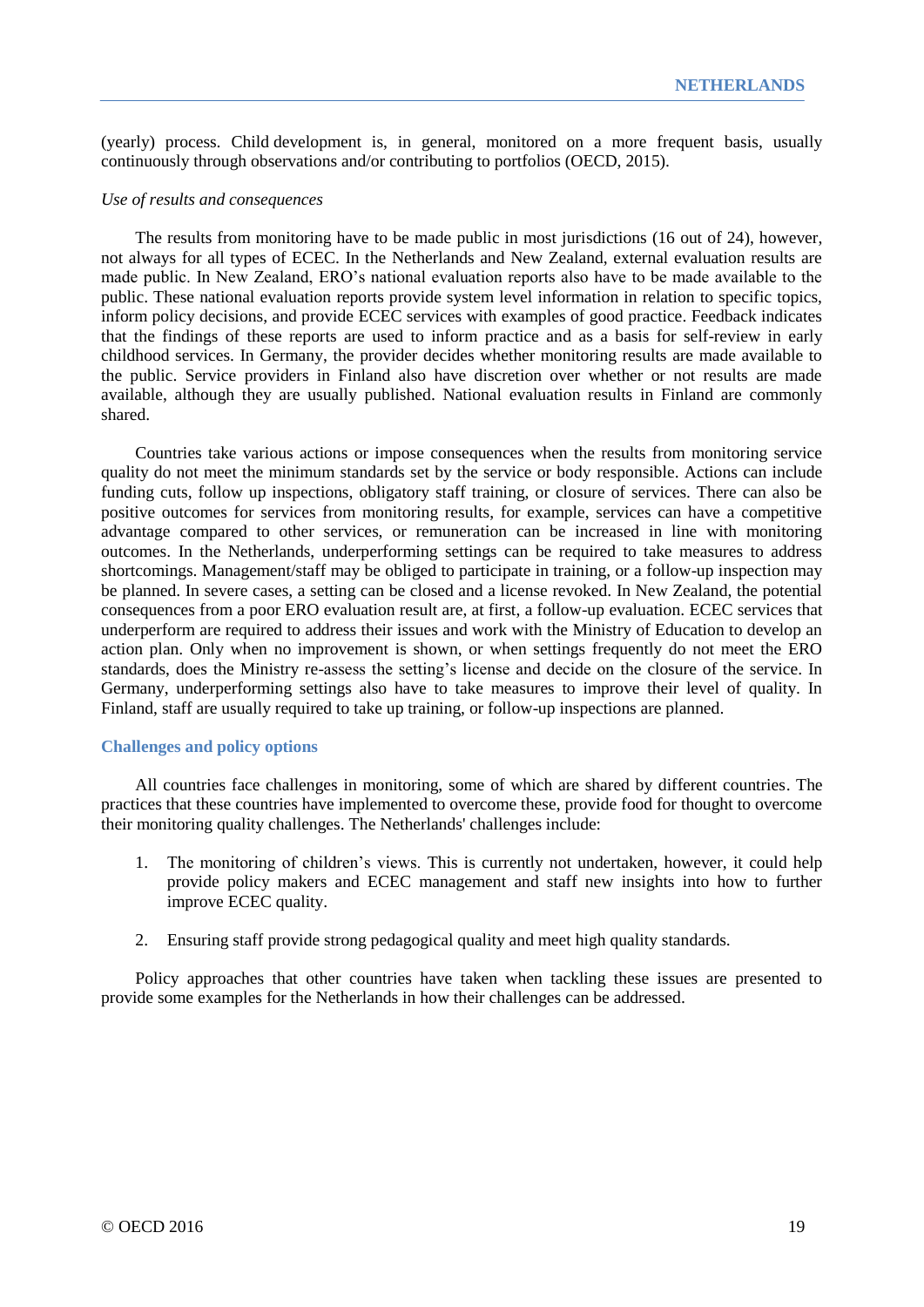# *Challenge: Monitoring children's views*

Research suggests that children's voices can be considered competent and that they can provide useful information about their experience in ECEC, as well as wider societal issues (Clark, 2005; McNaughton, 2003; Sorin, 2003). Quantitative studies of children's self-perception suggest that their perceptions can provide information on their development in areas such as academic competence, achievement motivation, social competence, peer acceptance, and depression and aggression, which are convergent with the ratings of carers and teachers (Measelle et al., 1998). Box 1 provides a case study of one of the few countries that currently monitors children's views: Finland. The involvement of children in monitoring practices can provide valuable insights into how children experience certain pedagogical practices, which contributes to improved child development experiences.

#### **Box 1. Monitoring children's views in Finland**

Finland provides an interesting example of how monitoring children's views can be used to inform policy making. In 2013/2014, a large survey of parents was conducted by the Finnish Ministry of Education and Culture to inform the preparation of a new law on the ECEC sector. The process also included interviews with children to ensure that their voices were being heard; the first time this had ever been done in the preparation of a new law. Finland reports that the emphasis put on hearing children's opinions stems from the United Nations Convention on the Rights of the Child.

To inform the revision of the legal framework, 48 children across the country were interviewed in their ECEC setting, either by their own teachers or other staff. The interviews sought to reveal information about how children experience their days and practices in ECEC and what meaning they attribute to its different aspects. To express their opinions, children used photographs they had taken and drawings they had made to discuss with staff what they appreciated in ECEC and what they did not like and wanted to change.

Finland reported that children emphasised the importance of being able to participate in activities with their friends. They particularly liked being allowed to play and move. They also enjoyed games involving physical activities. On the question of the ECEC environment, they considered their bed and the sleeping room unpleasant, i.e. the rooms where activities and free movement are restricted. Long sedentary periods were also seen as unpleasant. Children reported that they expect personalised care from adults and that they mediate when differences in group situations emerge. While overall children enjoy being in ECEC, they asked for more time for play, movement and physical activities, as well as to be able to make use of modern technology. Activities regarded as important by staff and adults, such as long morning meetings in a circle, were not regarded by children as meaningful and important.

For the ministry, this represents valuable feedback from the users of the ECEC services under their responsibility that can contribute to their evaluation. The findings also encourage Finland to involve children more often in the development of practices.

*Sources*: Draft case study provided by the Finnish Government and edited by the OECD Secretariat; OECD Network on ECEC, "Online Survey on Monitoring Quality in Early Learning and Development", November 2013 .

Other countries have also implemented measures to collect information on children's experiences.

- In the **Czech Republic**, children's views in public settings are taken into account as part of the school external evaluation, when children's well-being is assessed. Based on these reports, a comment about the atmosphere in the school is included in the public school inspection report. Internally, schools may also monitor children's well-being and happiness when conducting their self-assessment.
- In the **Flemish Community of Belgium**, children's views are monitored in both family daycare settings and daycare centres. Although not compulsory, tools have been developed to enable these settings to assess children's experiences. The Self-Assessment Instrument for Care Settings (SiCs) starts with a scanning of well-being and involvement, and helps to identify factors in the environment that may affect children. MyProfile – originally developed as ZiKo-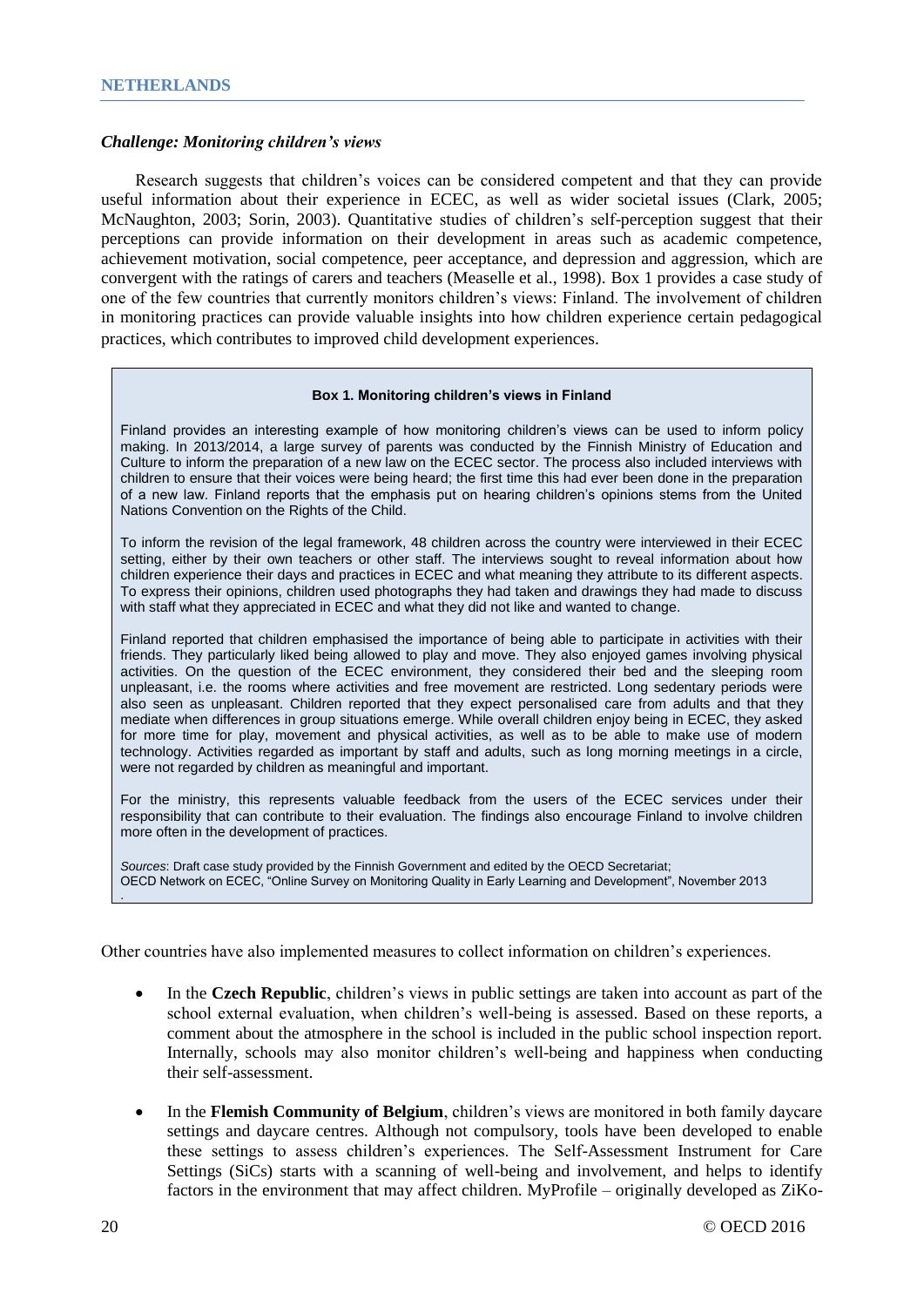Vo for family daycare providers – helps practitioners in all kinds of settings for young children to monitor children's development. Both instruments help the settings to monitor each child and tailor their approach to the child's individual needs. For pre-school children (3-5 year-olds), there is also a more extensive monitoring system available: POMS, the Process-Oriented Monitoring System.

## *Challenge: 2. Ensuring staff provide strong pedagogical quality and meet high quality standards.*

Not all staff may meet the standards regarded by authorities as high quality, or possess important pedagogical skills to stimulate children's development from an early age. However, research indicates that the staff in ECEC settings are crucial for ensuring that children's development is enhanced, and that ECEC has beneficial effects on a wide range of skills, including cognitive, language and socio-emotional skills (OECD, 2012). In several countries, such as Chile, ECEC staff are evaluated and rated based on their performance. Such evaluation methods can illustrate the development of staff over time, and identify the need for training in certain areas. In other countries, such as the Czech Republic, ECEC managers are held accountable for the performance of their staff. This may stimulate managers to ensure that all staff are well trained and have the appropriate set of skills. These, and other options, are presented below.

- In **Chile**, staff are evaluated by a number of different monitoring instruments, which are used to produce an overall score for each teacher. Depending on this score, staff may, in extreme cases, be dismissed; be required to attend additional training; or be offered an opportunity to take a test and, depending on the test score, receive an increase in remuneration. This evaluation system is known as the *Evaluación Docente* (teacher evaluation). Teachers rated "basic" are evaluated every other year; and teachers rated "unsatisfactory" are evaluated the following year. As of 2011, if a second consecutive "unsatisfactory" rating is given to a teacher, he or she is removed from the teaching post. Under the 2011 Quality and Equality of Education Law, school directors are authorised to dismiss up to 5% of the teaching staff annually, among the teachers rated "unsatisfactory" in their most recent evaluation. Evaluations can thus lead to improved staff performance and quality provision.
- In the **Czech Republic**, the pre-school head is responsible for the quality of education, under the Education Act. For internal assessments, self-evaluations are used, and heads adopt measures for quality improvements and discuss possible strategies with all teachers in the setting. For external assessments, the Czech School Inspectorate (*Česká Školní Inspekce*) produces an inspection report. If the report identifies deficiencies in quality, schools must take action to rectify them within a set period, for example, by providing teachers further training. The inspector pays close attention to schools where issues have been identified and implements follow-up inspections. If no action has been taken, heads of settings can be fined, or potentially removed from their post.
- In **Ireland**, in settings where the *Síolta* Quality Assurance Programme has been implemented, staff begin with a baseline assessment of how good their practice is and then plan for improvement. As a follow-up measure, they must show how they have improved the quality of their practice through a portfolio of evidence.
- In the **French Community of Belgium**, the Department for Birth and Childhood (*Office de la Naissance et de l'Enfance*) has created a special role for pedagogical counsellors (*conseillers pédagogiques*). Their task is to supervise and assist practitioners to reflect on their practices based on the results of inspections in pre-primary schools. The aim is to help staff improve their practices, and thus the level of quality, by providing care professionals with information and answers to their questions on a regular basis.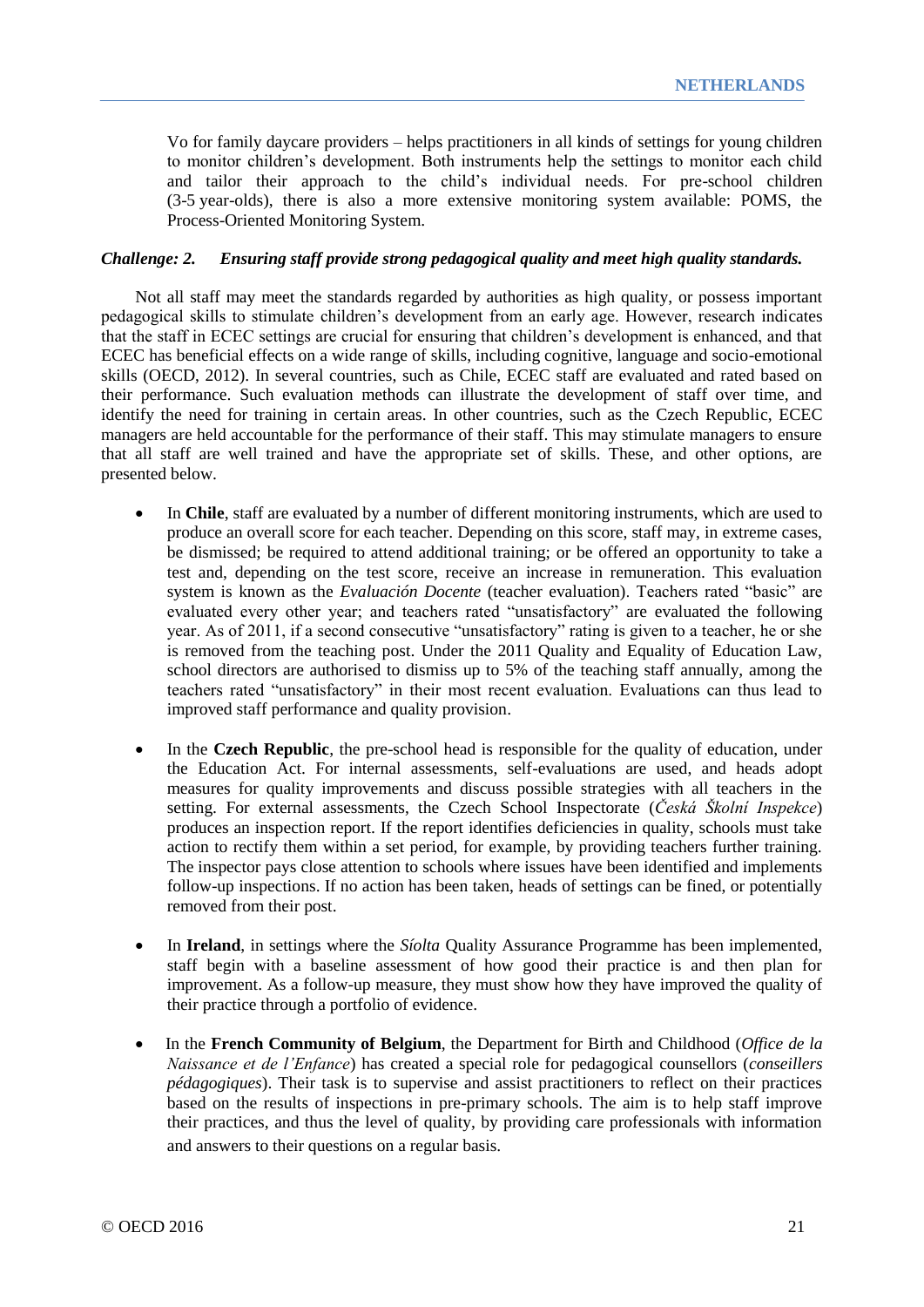# **REFERENCES**

- Bagnato, S. (2005), "The authentic alternative for assessment in early intervention: An emerging evidence-based practice", *Journal of Early Intervention*, Vol. 28/1, pp. 17–22.
- CASTL (2011), *Measuring and Improving Teacher-Student Interactions in PK-12 Settings to Enhance Students' Learning*, Center for Advanced Study of Teaching and Learning, Charlottesville, Virginia.
- Cubey, P. and C. Dalli (1996), *Quality Evaluation of Early Childhood Education Programmes*, Occasional Paper No. 1, Institute for Early Childhood Studies, Wellington.
- Danmarks Evalueringsinstitut (2012), *Læreplaner i praksis. Daginstitutionernes arbejde med pædagogiske læreplaner* [Curriculum and practice. Child-care services working with pedagogical curricula], Danmarks Evalueringsinstitut, Copenhagen.
- Fukkink, R. (2011), "Prettiger in een goed pedagogisch klimaat [More pleasant in a good pedagogical climate]", *Management Kinderopvang*, Vol. 11/4, pp. 12-14.
- Grisham-Brown, J. (2008), "Best practices in implementing standards in early childhood education", in: A. Thomas and J. Grimes (eds.), *Best practices in school psychology V*, National Association of School Psychologists, Washington DC.
- Isoré, M. (2009), *Teacher Evaluation: Current Practices in OECD Countries and a Literature Review,*  OECD Education Working Paper No. 23, Paris.
- Kamerman, S.B. (ed.). (2001), *Early childhood education and care: International perspectives*, Columbia University, ICFP, New York.
- Litjens, I. (2013), *Literature Review on Monitoring Quality in Early Childhood Education and Care (ECEC)*, OECD, Paris.
- Measelle, J.R., J.C. Ablow, P.A. Cowan and C.P. Cowan (1998), "Assessing young children's views of their academic, social, and emotional lives: An evaluation of the self-perception scales of the Berkeley puppet interview", *Child Development*, Vol. 69/6, pp. 1 556-1 576.
- Meisels, S. J. and S. Atkins-Burnett (2000), "The elements of early childhood assessment", in J.P. Shonkoff and S.J. Meisels (eds.), *Handbook of early childhood intervention*, Cambridge University Press, New York.
- Meisels, S.J., S. Atkins-Burnett, Y. Xue, D.D. Bickel and S. Son, (2003), "Creating a system of accountability: The impact of instructional assessment on elementary children's achievement test scores", *Education Policy Analysis Archives,* Vol. 11/9, pp. 1–18.
- Meisels, S.J. (2007), "Accountability in Early Childhood: No Easy Answers", in: R.C. Pianta, M.J. Cox, K.L. Snow (eds.), *School Readiness and the Transition to Kindergarten in the Era of Accountability*, Paul H. Brookes Publishing Co., Baltimore, Maryland.
- Munton, A.G., A. Mooney and L. Rowland (1997), "Quality in Group and Family Day Care Provision: Evaluating Self-Assessment as an Agent of Change", *European Early Childhood Education Research Journal*, Vol. 5/1, pp. 59-75.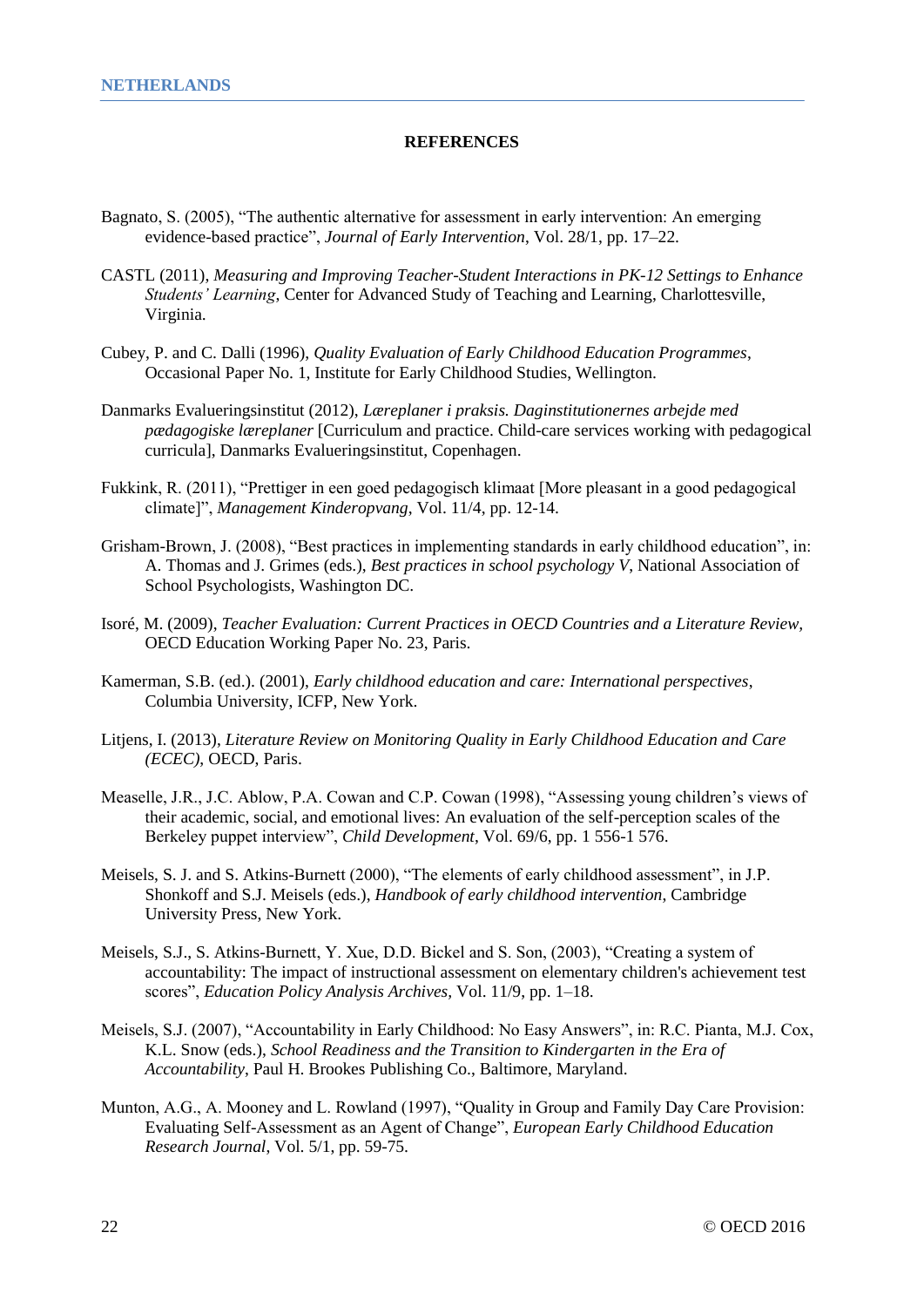- NAEYC (2010), *Quality Rating and Improvement Systems (QRIS) Toolkit*, National Association for the Education of Young Children, Washington DC.
- Neisworth, J. and S.J. Bagnato (2004), "The mismeasure of young children: The authentic assessment alternative", *Infants and Young Children,* No. 17, No. 3, pp. 198–212.
- NICHD (2002), "Early childhood education and school readiness: Conceptual models, constructs, and measures", Workshop Summary, National Institute of Child Health and Human Development Washington, DC.
- OECD (2015), *Starting Strong IV: Monitoring Quality in Early Childhood Education and Care, OECD Publishing, Paris,* [http://dx.doi.org/10.1787/9789264233515-en.](http://dx.doi.org/10.1787/9789264233515-en)
- OECD (2013), *Online Survey on Monitoring Quality in Early Learning and Development*, Network on ECEC, OECD, Paris.
- OECD (2012), *Starting Strong III: A Quality Toolbox for Early Childhood Education and Care*, OECD Publishing, Paris, [http://dx.doi.org/10.1787/9789264123564-en.](http://dx.doi.org/10.1787/9789264123564-en)
- OECD (2006), *Starting Strong II: Early Childhood Education and Care*, OECD Publishing, Paris, [http://dx.doi.org/10.1787/9789264035461-en.](http://dx.doi.org/10.1787/9789264035461-en)
- OECD (2001), *Starting Strong: Early Childhood Education and Care*, OECD Publishing, Paris, [http://dx.doi.org/10.1787/9789264192829-en.](http://dx.doi.org/10.1787/9789264192829-en)
- OECD Network on Early Childhood Education and Care (2012), *Draft Position Paper of the Thematic Working Group on Monitoring Quality, Background document for the 12<sup>th</sup> ECEC Network* Meeting, OECD, Paris.
- Office of Child Development and Early Learning (2010), "Keystone Stars: Reaching Higher for Quality Early Education", *Program Report*, Department of Public Welfare, Philadelphia, Pennsylvania.
- Østrem, S., H. Bjar, H., Føsker, L. Rønning, H. Hogsnes Dehnæs, T. Jansen Thorsby, S. Nordtømme, et al. (2009), *Alle teller mer. En evaluering av hvordan Rammeplan for barnehagens innhold og oppgaver blir innført, brukt og erfart* [*Everyone matters more. An evaluation of how the Framework Plan for the content and tasks of kindergartens are introduced, used and experienced*], Tønsberg, Høgskolen i Vestfold.
- Picchio, M., D. Giovannini, S. Mayer and T. Musatti (2012), "Documentation and analysis of children's experience: An ongoing collegial activity for early childhood professionals", *Early Years: An International Research Journal*, Vol. 32/2, pp. 159-170.
- RAND (2008), "Assessing Child-Care Quality: How Well Does Colorado's Qualistar Quality Rating and Improvement System Work?", *Policy Brief*, RAND Corporation, Santa Monica, California.
- Rosenkvist, M.A. (2010), "Using Student Test Results for Accountability and Improvement: A Literature Review", *OECD Education Working Papers*, No. 54, OECD Publishing, Paris, [http://dx.doi.org/10.1787/5km4htwzbv30-en.](http://dx.doi.org/10.1787/5km4htwzbv30-en)
- Sheridan, S. (2001), "Quality Evaluation and Quality Enhancement in Preschool A Model of Competence Development", *Early Child Development and Care,* Vol. 166/1, pp. 7-27.
- STAKES (2005), *National Curriculum Guidelines for Early Childhood Education and Care*, STAKES, Helsinki.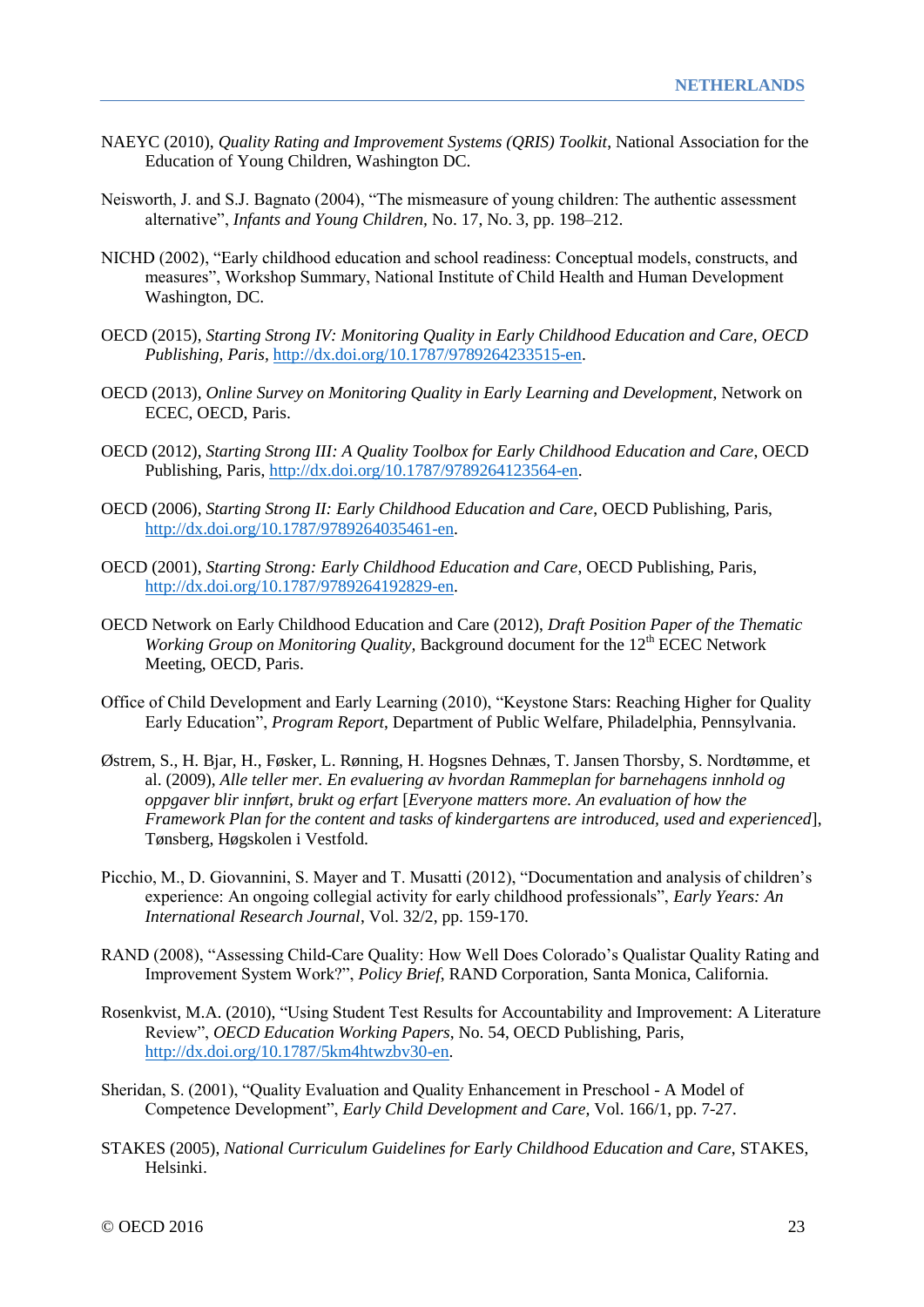- Tout, K., M. Zaslow, T. Halle and N. Ferry (2009), "Issues for the Next Decade of Quality Rating and Improvement Systems", *Issue Brief No. 3*, Office of Planning, Research and Education, U.S. Department of Health and Human Services, Washington DC.
- Waterman, C., P.A. McDermott, J.W. Fantuzzo and J.L. Gadsden (2012), "The matter of assessor variance in early childhood education - Or whose score is it anyway?", *Early Childhood Research Quarterly* Vol. 27/1, pp. 46– 54.
- Zaslow, M., J. Calkins and T. Halle (2000), *Background for community-level work on school readiness: A review of definitions, assessments, and investment strategies. Part I: Defining and assessing school readiness – building on the foundation of NEGP Work*, Child Trends Inc., Washington DC.
- Zellman, G.L., M. Perlman, V.N. Le and C.M. Setodji (2008), *Assessing the Validity of the Qualistar Early Learning Quality Rating and Improvement System as a Tool for Improving Child-Care Quality*, RAND Corporation, Santa Monica, California.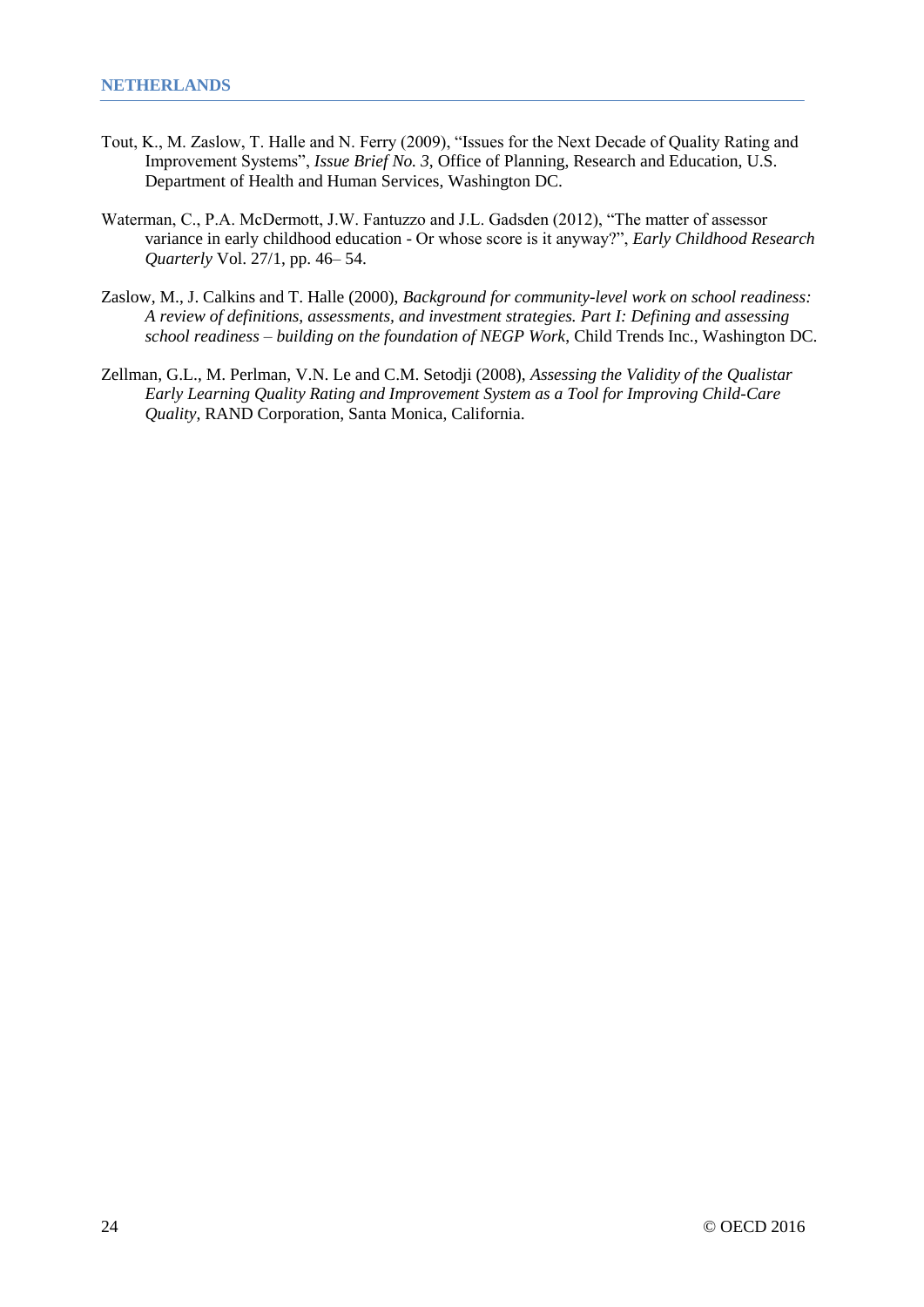# **GLOSSARY**

**Autonomy:** The ability of a child to undertake activities, tasks etc. without the help of others (mastery of skills), to make his/her own decisions, and to express his/her own opinions or ideas, feel secure and have confidence in his/her own ability.

**Appraisal:** The review of a preschool teacher's or educator's work by the centre management, an external inspector or by his or her colleagues. This appraisal can be conducted in a range of ways, from a more formal, objective approach (e.g. as part of a formal performance management system involving set procedures and criteria) to the more informal, more subjective approach (e.g. through informal discussions with the teacher).

**Assessment:** Judgement on individual progress and achievement of goals. It covers classroom/playroom-based assessments as well as large-scale, external assessments and examinations and refers to the process of documenting knowledge, skills, attitudes and beliefs. Assessment can focus on the individual learner and staff (adapted from OECD, 2013). Assessment can be direct or indirect and its use formative or summative.

- **Direct assessment:** Assessments that look at concrete outputs of learning, i.e. the measurable and demonstrated knowledge and skills of children/staff.
- **Indirect assessment:** Assessments that examine indicators of learning and gather information through feedback, e.g. in surveys or interviews (adapted from Middle States Commission on Higher Education, 2007).
- **Formative assessment:** Assessments that frequently or continuously (not at one point in time only) and interactively assess child development and progress with the purpose of understanding and identifying learning needs and adjust instruction and teaching methods accordingly (adapted from OECD, 2005, and Litjens, 2013).
- **Summative assessment:** Assessments that measure learning results at the end of a certain time period to obtain summary statements. These can be used e.g. for holding staff and settings accountable for providing quality ECEC or as a method to identify whether children have learning disadvantages (adapted from OECD, 2005, and Litjens, 2013).

**Assessor (or evaluator):** A person or organisation/company that conducts assessment or evaluation on the effectiveness or the level of quality of someone or something, e.g. level of service quality, staff performance, effective curriculum implementation, child development/outcomes.

**Checklist**: A list of items, tasks or steps to be taken in a specific order to be checked or consulted. In ECEC, this can be used to assess or evaluate the developmental status of children, staff performance and the quality of ECEC services by observing compliance with regulations. This may also include a series of tasks, skills and abilities to assess children's development or knowledge, such as "Child can count to five" or "Child is able to play independently" (OECD, 2012).

**Creative skills** (e.g. art, music, dance, imagination)**:** Children's capacities and competencies to generate ideas and feelings, use imagination and convey thoughts and experiences in many forms of expressions, including artistic skills (e.g. painting, drawing, handicrafts, etc.), musical skills (e.g. singing,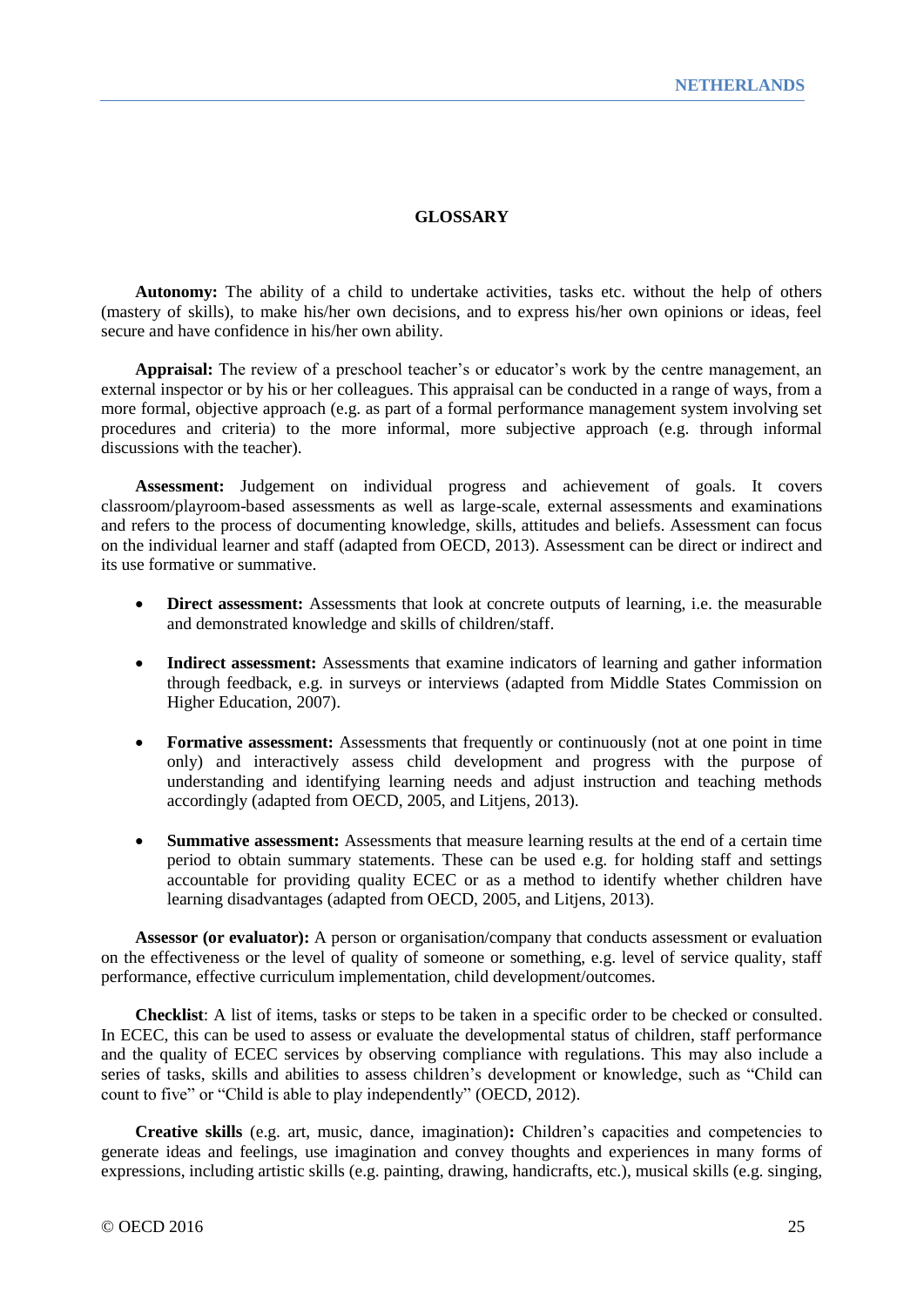playing an instrument, recognising songs, etc.). It also refers to the capacity to observe and reflect; explore on their own, and search for their own answers and solutions.

**Curriculum implementation:** The actual use in practice (practical application) of the curriculum by ECEC staff, managers and children. This refers to the way in which the concepts of the curriculum are put into effect, and how they are used in practices and activities by staff and children, how they are interpreted, how they are used in development and learning, and how they influence teaching, caring and interactions between staff, and between staff with children.

**ECEC setting**: A place where ECEC is delivered. Also referred to as ECEC centre or provision. With regard to ECEC settings, two types of provision can be distinguished: **centre-based/school-based**  and **home-based** (as defined by Eurydice, 2013).

**Evaluation:** Judgements on the effectiveness of ECEC settings or ECEC systems, policies and programmes (adapted from OECD, 2013).

**Evaluator:** See definition of **assessor**.

**External monitoring practices:** See definition of **monitoring practice**.

**Government**: The entirety of the executive at all levels of governance, at national, state, regional and local level.

**Health development:** The physical health status of a child, encompassing physical well-being only (adapted from WHO definition, 2006). Mental, emotional and social development are in this definition excluded – these are included in the definition of **socio-emotional skills**.

**Information and communications technology (ICT):** The teaching and learning of technological and digital skills. Creating and developing the capacity to use digital and technological environments for development, communication and knowledge creation. Digital environments refer to computers (including laptops, tablets, iPads, netbooks, smart boards etc.) and computer games, the Internet, television and radio, among others.

**Inspection:** The process of assessing (inspecting, investigating) the quality and/or performance of institutions, staff, services and programmes by those (inspectors) who are not directly involved in the ECEC settings being monitored, and who are usually specially appointed to fulfil these responsibilities.

**Instrument** (or **tool**)**:** A means used for monitoring or material that is used to conduct the monitoring process. Examples of instruments or tools for monitoring include checklists, rating scales and surveys.

**Integrated system:** The responsibilities of ECEC services are under one (leading) authority (at the national and/or regional level), e.g. the education Ministry, Ministry of social welfare or another authority.

#### **Internal monitoring practices**: See definition of **monitoring practice**.

**Language and literacy skills:** Children's productive and receptive language skills on all levels: syntax (ability to form sentences), morphology (ability to form words), semantics (understanding the meaning of words/sentences), phonology (awareness of speech sounds), pragmatics (how language is used in different contexts), vocabulary. It also refers to children's (precursor) literacy skills, that is to say, all the skills related to reading and writing, such as recognising and writing letters and words, understanding pictures, etc.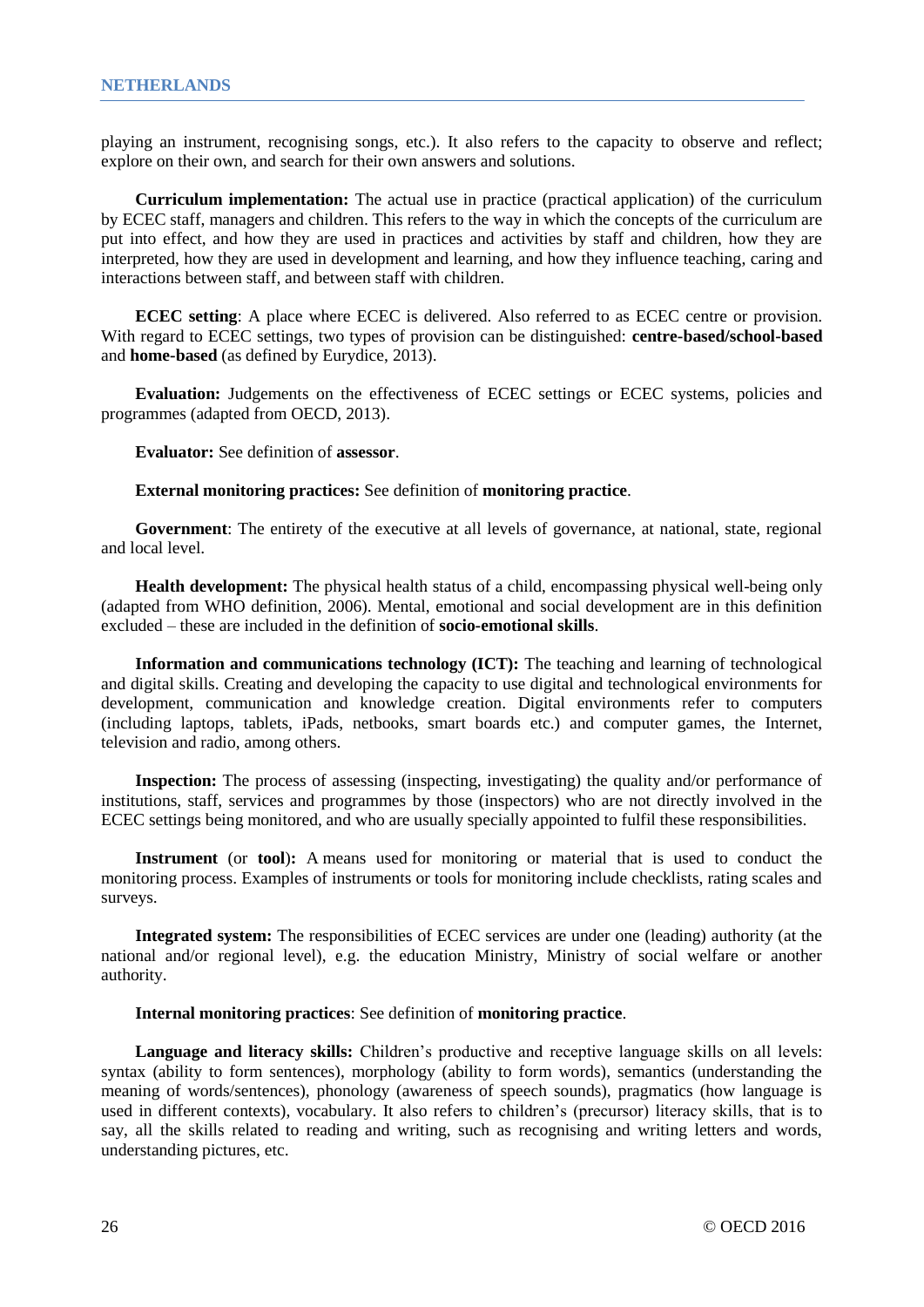**Local level or local authorities:** The local level is a decentralised level of ECEC governance. It is located at city/town level in the vast majority of countries. In some countries, the municipalities take the main responsibility for ECEC.

**Minimum quality standards:** The minimum benchmark for structural aspects of ECEC settings to ensure a minimum level of quality. These are often aspects of ECEC that can be regulated relatively easily (e.g. staff-child ratio, space, group size and qualifications of ECEC staff).

**Motor skills:** The ability to perform complex muscle and nerve acts that produce movements, the ability to co-ordinate the body. It refers to both fine and gross motor skills and awareness of their own body. Fine motor skills include small movements such as drawing and writing, crawling or putting shoes on. Gross motor skills are large movements like walking and kicking, running and cycling.

**Monitoring:** The process of systematically tracking aspects of ECEC services, staff, child development and curriculum implementation, with a view toward data collection, accountability and/or enhancing effectiveness and/or quality.

**Monitoring practice:** The main activity/ies involved in monitoring, such as inspections or selfassessments. There are two different types of monitoring practices:

- **External monitoring practices**: Any monitoring practices conducted by evaluators/assessors/ actors who are not part of the ECEC service that is being monitored. These can include inspections, surveys completed by people who are not employed by the ECEC setting that is being monitored, or peer reviews conducted by external staff (peer review of a person working in one ECEC setting by a person not working in that ECEC setting).
- **Internal monitoring practices**: Any monitoring practices conducted by evaluators/assessors/ actors who are part of the ECEC service that is being monitored. These can include selfevaluations of staff working in ECEC settings (teachers, managers, care givers, etc.) or peer reviews conducted by internal staff (among colleagues in the same setting).

**Narrative assessments:** Descriptions of the development of a child through narratives/stories. Narrative assessment is a more inclusive approach to assessing child development, as it involves not only professionals but also the children's work, and can also include inputs or feedback from parents. It is a combination or package of what a child has done and learned, such as examples of drawings and exercises, feedback from staff, and staff planning or example practices. Portfolios or storybooks of children's development are well-known examples of narrative assessment practices (see also **portfolio** and **storytelling**).

**National level/national authorities (**also referred to as **central level or central authorities)**: The authorities responsible for ECEC within a single country that is at the highest level of governance. Depending on the governance structure of the country, such as a federal structure of education governance, those authorities may or may not exert the key power of decision over ECEC policies and implementation. Examples for such authorities include the United Kingdom and Belgium.

**Numeracy:** The ability to reason and to apply simple numerical concepts and understand numbers. Basic numeracy skills consist of knowing and recognising space, shapes, location and direction, the basic properties of sets, quantity, order and number concepts, time and change, being able to count, to comprehending fundamental mathematics like addition, subtraction, multiplication and division.

**Observation:** Observation is a method to collect information on a subject from an outsider's perspective. It can be used for a specific purpose (e.g. inspection, peer review) or can be open-ended (e.g. to document a child's progress for parents).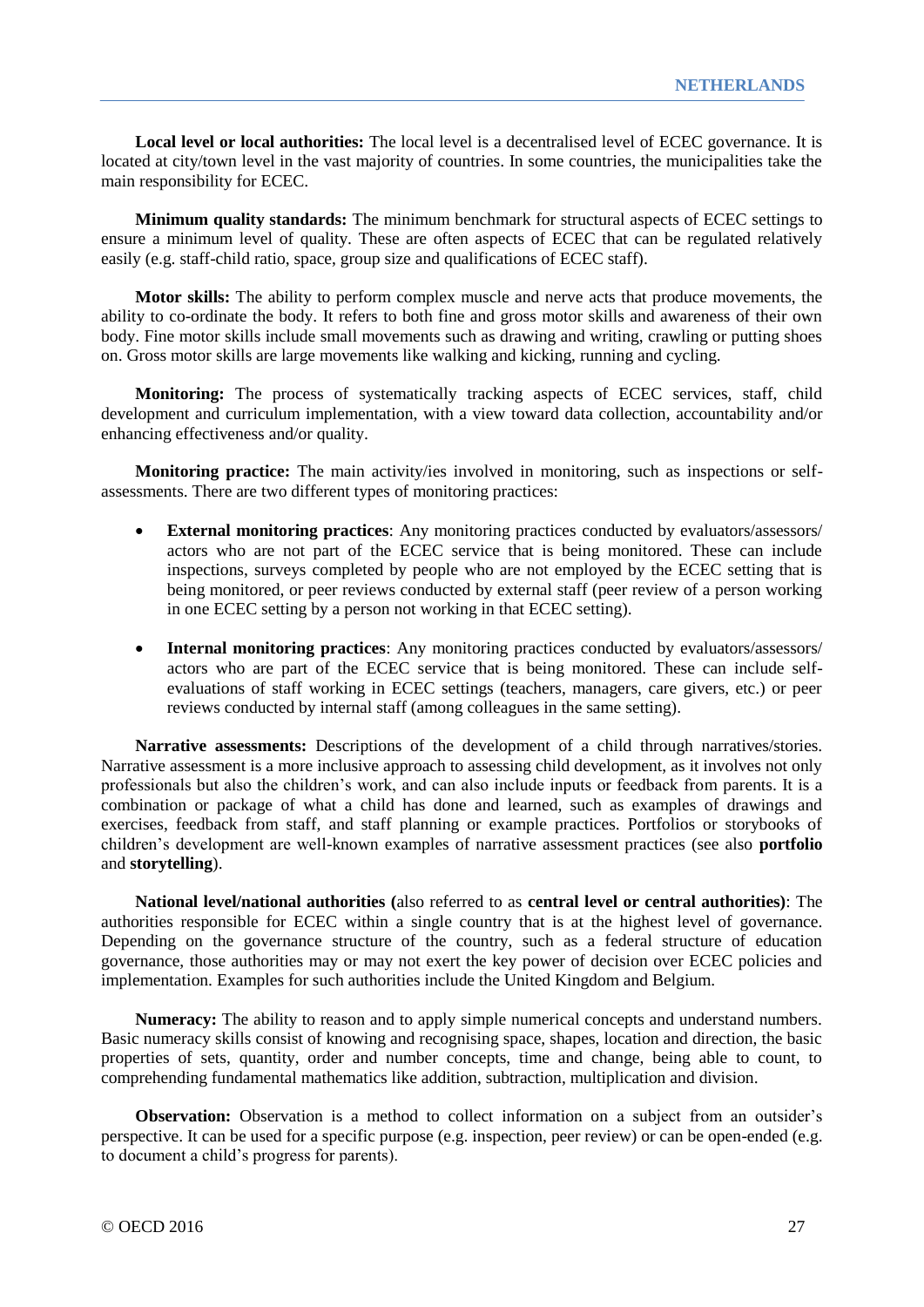**Peer review:** an assessment process of a colleague's work and practices. This can be done internally (by an internal colleague or a manager) or externally (by a colleague or a manager not working in the same setting).

**Portfolio:** A collection of pieces of work that can tell a story of child/staff progress, or achievement in given areas.

**Practical skills:** Skills that involve active involvement of a child and refer to only those skills that children need in daily life such as lacing shoes, brushing teeth, etc.

**Process quality:** What children actually experience in their programme – what happens within a setting, such as interactions between educators and children. It also consists of the relationships with parents, available materials and professional skills of staff.

**Rating scale:** A set of categories designed to elicit information about a quantitative or a qualitative attribute. A common example is the 1-10 rating scale, in which a person (evaluator or assessor) selects the number that is considered to reflect the perceived quality or performance of the subject being monitored.

**Regional level/regional authorities**: A decentralised level of governance. It is located at state or province level in the vast majority of countries, and can be referred to as e.g. communities, *Länder*, cantons, states, etc. Regional authorities in federal countries are often responsible for ECEC in their particular region. Examples for regional level authorities are England, Scotland and the French and Flemish Communities of Belgium.

**Regulations/recommendations**: Different kinds of official documents containing guidelines, obligations and/or recommendations for ECEC institutions. **Regulations** are laws, rules or other orders prescribed by public authority to regulate conduct. **Recommendations** are official documents proposing the use of specific tools, methods and/or strategies for teaching and learning. Their application is not mandatory (as defined in Eurydice, 2013).

**Review:** The process of examining, considering and judging a situation or process carefully in order to see, for example, if changes are necessary, analyse strengths and weaknesses, and look for improvement.

**Science skills:** All scientific subjects such as geography and natural science, as for example interest in and understanding of different cycles in nature, but also in the development of scientific knowledge, question scientific phenomena and the ability to draw conclusions about scientific subjects. Science also refers to the development of awareness of how science and technology shape and affect our material, intellectual and cultural environments and the ability to understand that we all are a part of nature's cycles.

**Screening:** A tool designed to identify problems or delays during normal childhood development. Usually involves a short test to tell if a child is learning basic skills when he or she should, or if there are delays. It can include some questions the professional asks a child or parent (depending on a child's age) or can involve talk and play with the child during an examination to see how he or she plays, learns, speaks, behaves and moves. Screening is often used to identify delays or problems, including learning disabilities, speech or language problems, autism, intellectual disability, emotional/behavioural conditions, hearing or vision impairment or attention deficit hyperactivity disorder (ADHD).

**Self-evaluation (or self-assessment):** The process in which an ECEC setting evaluates its own performance regarding the accomplishment of certain goals or standards, or a process in which staff members assess their own skills and capabilities as a way to monitor progress, attain goals and foster improvement.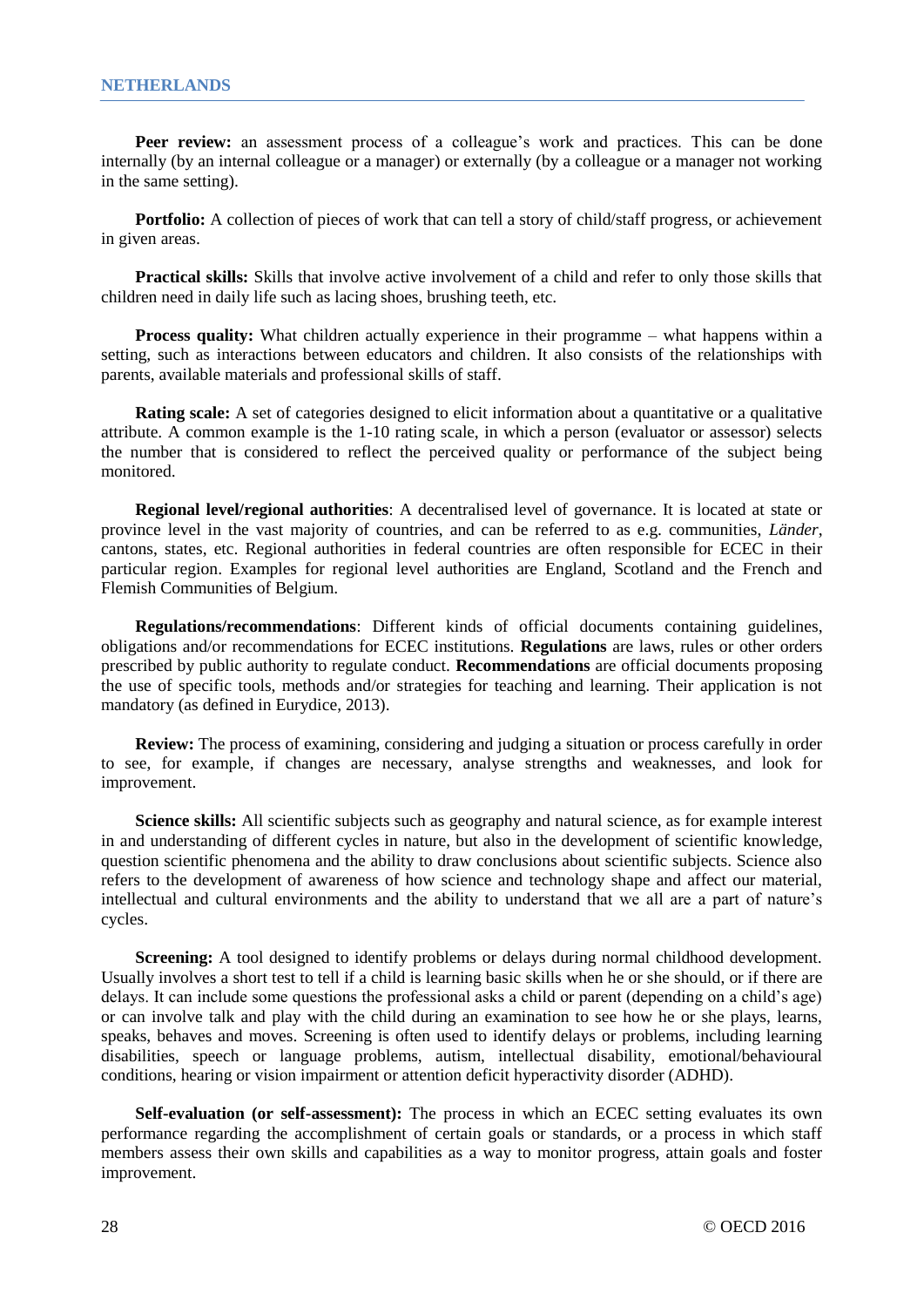**Sensitivity**: The quality of understanding how a child feels and the staff member's responsiveness to children's needs and emotions. The ability of a person (in this case a staff member) to respond and interact in a way appropriate to the age of the child and with care, warmth and attentiveness (adapted from Macmillan, 2014).

**Service quality:** The level of quality at setting/provision level. It is the level of quality provided by an ECEC setting, and refers to all the features that are regarded by a country/region/local authority to be of importance for quality, children's environments and experiences that are presumed to be beneficial to their well-being. This most often includes the use of a curriculum, staff characteristics, teacher or caregiver behaviours and practices, and the staff-child interactions that form the core of children's ECEC experiences, referred to in the literature as process quality. In addition, quality in most countries involves structural features of the setting, such as space, group size and other standards or regulations, e.g. safety standards (NCES, 1997; OECD, 2006; OECD, 2012).

**Socio-emotional skills:** The emotional and social development of a child. It includes children's ability to express and regulate emotions, children's relations with others (including peers), play with others (including peers), self-concept, development of personality identity, self-efficacy and the personality of a child, which shapes his/her thinking, feeling and behaviour. It also refers to co-operation and solving problems together. Examples of socio-emotional development include the forming and sustaining of positive relationships, experiencing, managing and expressing emotions, and exploring and engaging with the environment.

**Split system:** ECEC services are governed by different ministries or authorities at national/regional level. In many countries with a split system, policies for "care" and "early education" have developed separately and fall under the responsibility of different authorities. Child care and early education is provided as two different services and for different age groups. For instance, "child care" for younger children refers most commonly to children of under age 3 and "early education" most commonly to children of 3 years or older.

**Staff-child ratio:** The number of children per full-time member of staff. This can be a maximum (regulated) number, which indicates the maximum number of children that one full-time member of staff is allowed to be responsible for, or an average, that is, the average number of children a full-time staff member can be responsible for. Ratios can be either for main staff only (such as teacher or caregiver), but can also include auxiliary staff, such as assistants.

**Standardised test:** A test designed in such a way that the questions, conditions for administering, scoring procedures and interpretations are consistent and administered and scored in a predetermined, standard manner (OECD, 2012; Zucker, 2004). This means that the same test is given in the same way to all test takers. Standardised assessments are usually administered to large groups of children, and mainly for the purpose of measuring academic achievement and/or comparing members of a cohort (Rosenkvist, 2010) (see also **test***)*.

**Structural quality:** Quality aspects that consist of "inputs to process-characteristics that create the framework for the processes that children experience". These characteristics are not only part of the ECEC location in which children participate, but part of the environment that surrounds the ECEC setting, e.g. the community. They are often aspects of ECEC that can be regulated, although they may include variables that cannot be regulated.

**Test**: A formal assessment, often administered on paper or on the computer, intended to measure children's knowledge, skills and/or aptitudes. Tests can be either standardised or not (see also **standardised test**).

**Tool**: See definition of **instrument**.